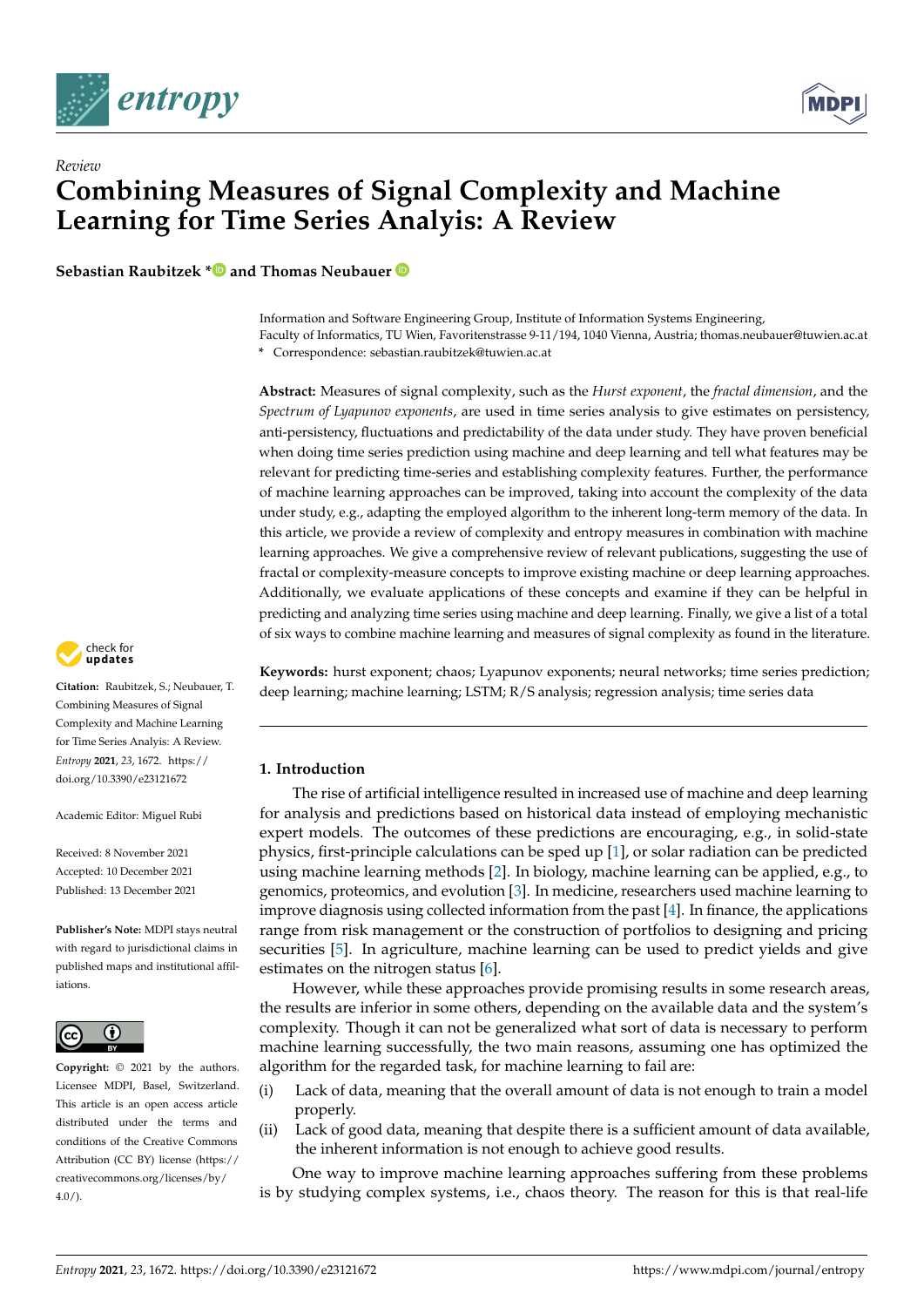systems are highly complex and non-linear systems. Therefore, complexity analysis and ideas from chaos theory should be considered when analyzing or predicting real-life systems. Therefore, data-driven analysis and prediction methods can be improved, taking into account the complexity and non-linear behavior of the system under study. e.g., in the case of a general lack of data one can employ interpolation techniques such as fractal interpolation [\[7\]](#page-23-1) , or stochastic interpolation approaches [\[8\]](#page-23-2), to increase the overall amount of data. The advantage of these interpolation techniques, in contrast to, e.g., linear or polynomial interpolation, is that the interpolated data can be tailored to match the complexity of the original data.

The study of complex systems had its peak in the 20th century, and many techniques have been developed to characterize and analyze chaotic systems, i.e., complexity measures. Furthermore, chaos theory has a widespread spectrum of applications ranging from medicine [\[9\]](#page-23-3), finance [\[10\]](#page-23-4) to physics [\[11\]](#page-23-5), to name a few applications. Though chaos theory is not that popular among computer scientists, there is significant potential for future applications. For example, data-driven analysis/prediction approaches in agriculture could greatly benefit from considering the complexity of historical data. In agricultural systems, turbulence and complex non-linear behavior can be observed for many phenomenons affecting the overall system [\[12\]](#page-23-6), such as weather [\[13\]](#page-23-7), irrigation [\[14\]](#page-23-8) or environmental pollution[\[15\]](#page-23-9).

Though there are numerous other applications of measures of signal complexity, only a few publications exist which combine artificial intelligence and measures of signal complexity for time series analysis. When referring to complexity measures or measures of signal complexity, we mean all sorts of entropy, information, order-, disorder-measures one can perform on time series data. This article is a survey of those applications.

For this purpose, we searched *google scholar* for combinations of words synonymous with machine and deep learning applications. Those words, together with words synonymous for the study of complex systems, yielded the list of publications reviewed in Section [3.](#page-3-0) The result is a list of 18 publications that combine machine learning and complexity measures for real-life time series analysis in one way or another. E.g., in [\[16\]](#page-23-10), a hybrid approach of fuzzy logic, *fractal dimension*, and a neural network are used to make predictions of time series. In [\[17\]](#page-23-11), several indices of emerging economics are examined using the *Hurst exponent* and the *fractal dimension*, thus indicating a long term memory in the time series data, and afterward are forecast using machine learning methods.

The reason for this relatively low number of 18 combined applications of machine learning and chaos theory for time series analysis is most likely to be found in the education of computer scientists. Most modern computer scientists are trained in math and physics, but the study of complex systems (chaos theory) is, in most cases, not part of the curriculum. Therefore this survey aims to get computer scientists working with artificial intelligence in touch with ideas from the study of complex systems to boost their research. Consequently, we want to find out what combinations have already been successfully implemented in combination with machine learning, where one approach can benefit from the other, and how the combined approaches can be categorized. We focus on the discussed complexity measures and only briefly discuss the corresponding machine learning algorithms.

Finally, we highlight possible contributions of a combined approach:

- One may save computational resources due to a clever feature selection based on a data's inherent complexity.
- Machine learning results can be checked not only on their accuracy but also on the algorithms capability to reconstruct the characteristics of the original data, thus providing a more profound check for generalization of a trained model.
- Additional complexity-based features can improve the accuracy of the model.
- The complexity of the data under study can be used to alter and improve the architecture of the employed algorithm, e.g., adapt the number of input nodes of a neural network to the long-term memory of the data.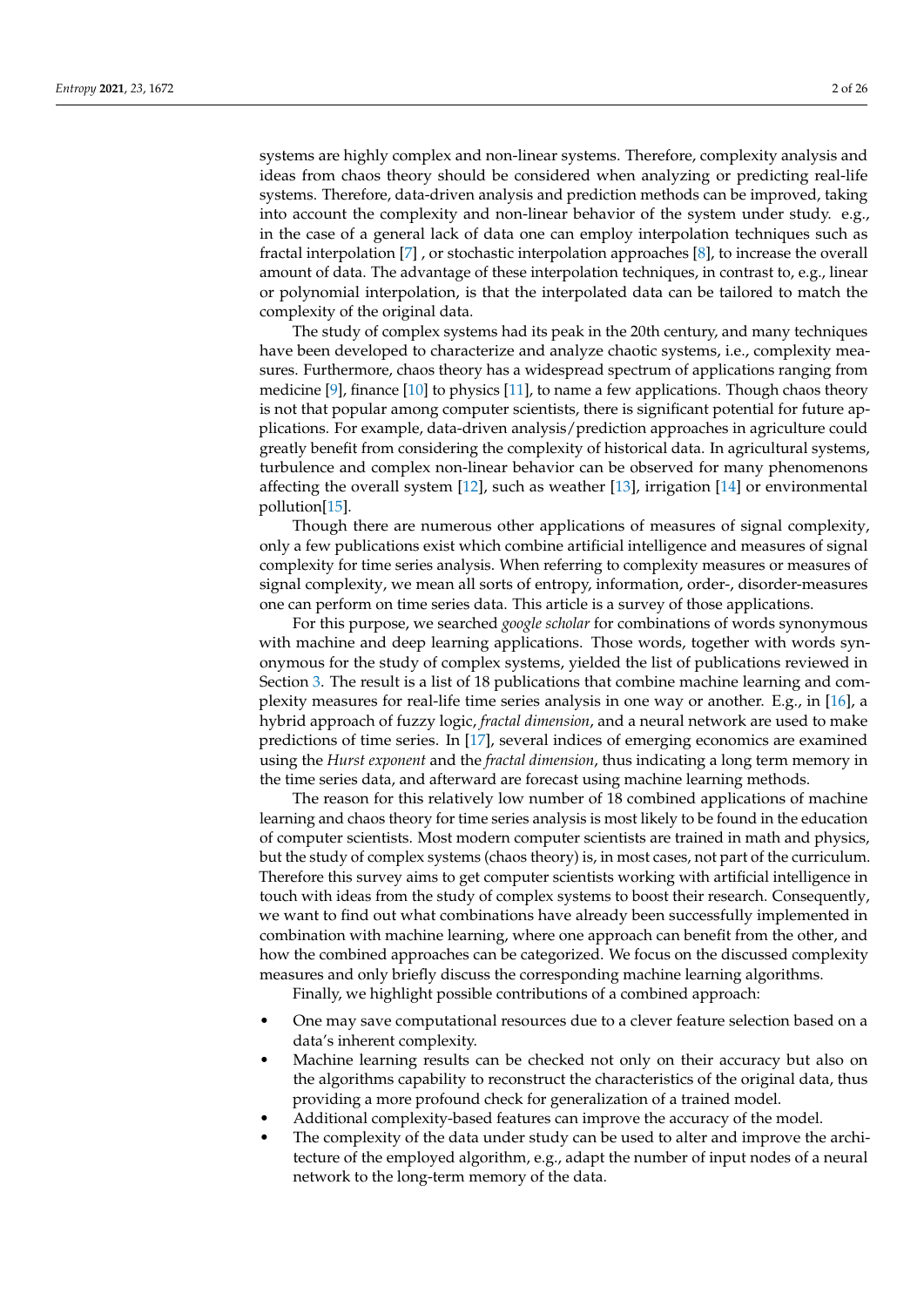- Complexity measures provide additional arguments for analysis, e.g., why is an algorithm not capable of long-term predictions on a specific data set.
- Complexity measures provide a tool to identify regions of predictability and/or nonpredictability within a data set. E.g., given financial data, the inherent complexity may be used to identify volatile non-predictable periods.
- Complexity measures can be used as a filter for predictions to improve machine learning ensemble approaches [\[18\]](#page-23-12).

This article is structured as follows:

In Section [2,](#page-2-0) we explain the employed approach to search and find relevant publications. Further, we explain how we extracted and concluded the information from all listed publications. Section [3](#page-3-0) gives the list of all publications that were used for this research and briefly summarizes the approach taken. We provide all complexity measures used in the featured publications in Section [4](#page-6-0) and refer to where they were used. Section [5](#page-16-0) lists all machine learning approaches and links them to the publications and the used complexity measures. We finally conclude our findings in Section [6](#page-20-0) and sort all publications into six types of approaches for combining machine learning and complexity measures for time series data. Further, we give some ideas on future combinations and applications of machine learning and complexity measures. We also added a table summing up our findings, which can be found in Appendix [B.](#page-22-5)

## <span id="page-2-0"></span>**2. Methodology**

For this review we performed an online search on google scholar. We searched for the following key words:

The following two lists give the range of search strings which we combined to yield the list of publications from Section [3.](#page-3-0)

Search strings to indicate machine learning/artificial intelligence:

- Machine Learning
- Artificial Intelligence
- Neural Network
- RNN *or* Recurrent Neural Network
- LSTM *or* Long Short Term Memory
- ANN *or* Artifical Neural Network
- SVM *or* Support Vector Machines

Search strings to indicate methods from chaos theory:

- Chaos
- Hurst Exponent
- Chaotic
- Fractal
- Fractal Dimension
- Lyapunov Exponent
- **Entropy**

Further, we added the words time series, forecast, and prediction to target time series data applications specifically.

## *Exclusion Criteria*

The previously mentioned search strings (or the combined search strings) yielded many publications which had to be filtered. Thus, we used the following criteria to guarantee a focused review process. We excluded all publications that:

- Did not specifically deal with time-series data. This is necessary as most measures of signal complexity, e.g., the Hurst exponent, the spectrum of Lyapunov exponents, etc., deal with time-series data only.
- Mentioned, but did not employ whether machine learning techniques or ideas from chaos theory and/or complexity measures. i.e., no application was shown.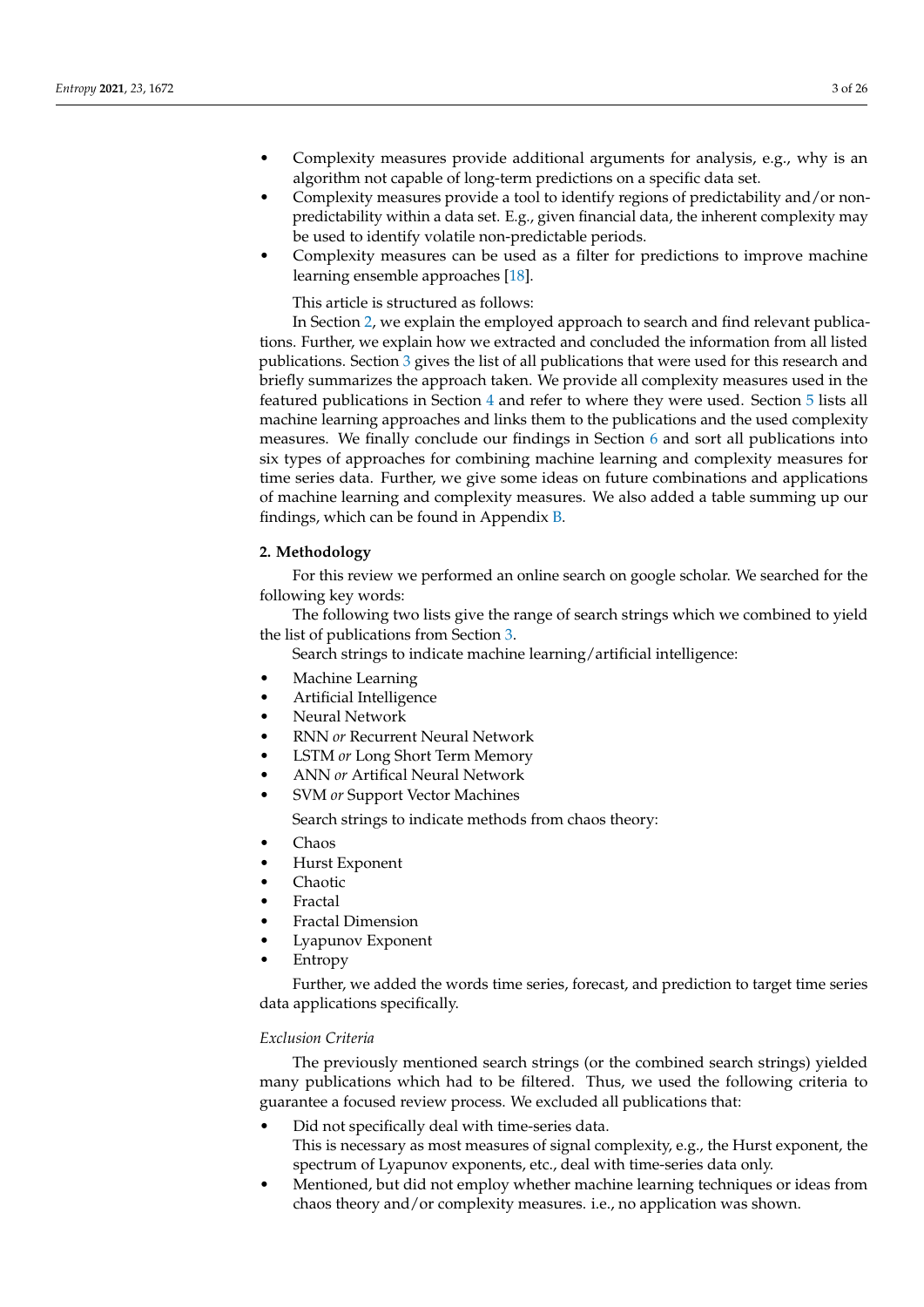- Deal only with theoretical implications of a combination of the mentioned techniques, i.e., without an actual application and results.
- Included time series classification tasks, e.g., a time series data was classified as a certain behavior.
- Aimed to calculate the complexity of a signal using a machine learning or neural network approach.
- Analyzed only model data or artificial data.
- Included phase space reconstruction approaches, such as methods to find a time series's embedding dimension or time delay. (Note that for some complexity measures it is necessary to find a suitable phase space embedding, thus an embedding dimension and a suitable time delay. However, as we focus on the complexity measures, we did not include articles that only did a phase space reconstruction.)

Section [3](#page-3-0) shows the remaining results that we chose for this review.

We next analyzed all used complexity measures and machine learning algorithms. We briefly explain the basic idea, and in terms of the complexity measures, describe how they are used in combination with machine learning approaches. Here our focus is on explaining the employed complexity measures and not the machine learning approaches. Still, we briefly discuss the employed machine learning approaches but refer to the mentioned sources for each algorithm for an in-depth treatment of the subject. Thus, we sort all featured publications by the employed complexity measures, their machine learning approaches, and lastly, according to their approach on combining complexity measures and machine learning. Finally, we discuss some future ideas.

## <span id="page-3-0"></span>**3. Relevant Publications**

There are several applications of complexity measures to machine learning. Here we give an overview of applications, results and discuss the applied techniques. For this reason 18 publications, combining machine learning and chaos theory are listed.

- 1. Ref [\[19\]](#page-23-13): A back-propagation neural network is used to capture the relationship between technical indicators and of the index in the market under study over time. Using the neural network, one can achieve better results than conventional ARIMA(Auto-Regressive Integrated Moving Average) models. *R/S analysis* is used to identify if Kuala Lumpur Composite Index (KLCI) is a random process or if it features long-term memory. A *Hurst exponent* indicates a long memory effect. Afterward, the time series is scrambled, and a new *Hurst exponent* calculated, which is significantly lower. This supports the thesis for KLCI to have a long-term memory.
- 2. Ref [\[16\]](#page-23-10): This research analyzes U.S./Mexico exchange rates for their predictability using different methodologies. The time series is clustered into several pieces. For each piece, the *fractal dimension* is calculated. Then fuzzy membership functions for *fractal dimension*, position, and the geometry of the sub-series are defined. Based on this, predictions are made using fractal-enhanced fuzzy logic and compared to neural network predictions. Here neural networks seem to work better on short-term predictions, but the fuzzy logic approach performs better in the long term.
- 3. Ref [\[20\]](#page-23-14): A layered back-propagation artificial neural network model with feedback connection was used for the study of the solar wind magnetosphere coupling and prediction of the geomagnetic *Dst* index. The *local Hölder exponent*, *α*, was used to analyze local scaling and singularity properties. The multifractality of the observed fluctuations led to *α* changing from point to point. The local Hölder exponent was added to the input layer of the neural network resulting in superior performance compared to an approach without the *local Hölder exponent*.
- 4. Ref [\[21\]](#page-23-15): The Nikkei stock prices over 1500 days are analyzed and predicted using fractal analysis, i.e., *Hurst exponent*, *fractal dimension*, and auto-correlation coefficient. The *fractal dimension* and the *Hurst exponent* show that the discussed time series follows a persistent behavior and can, therefore, be forecast theoretically. The fractal analysis also showed that data for three days provided the strongest correlation and, therefore,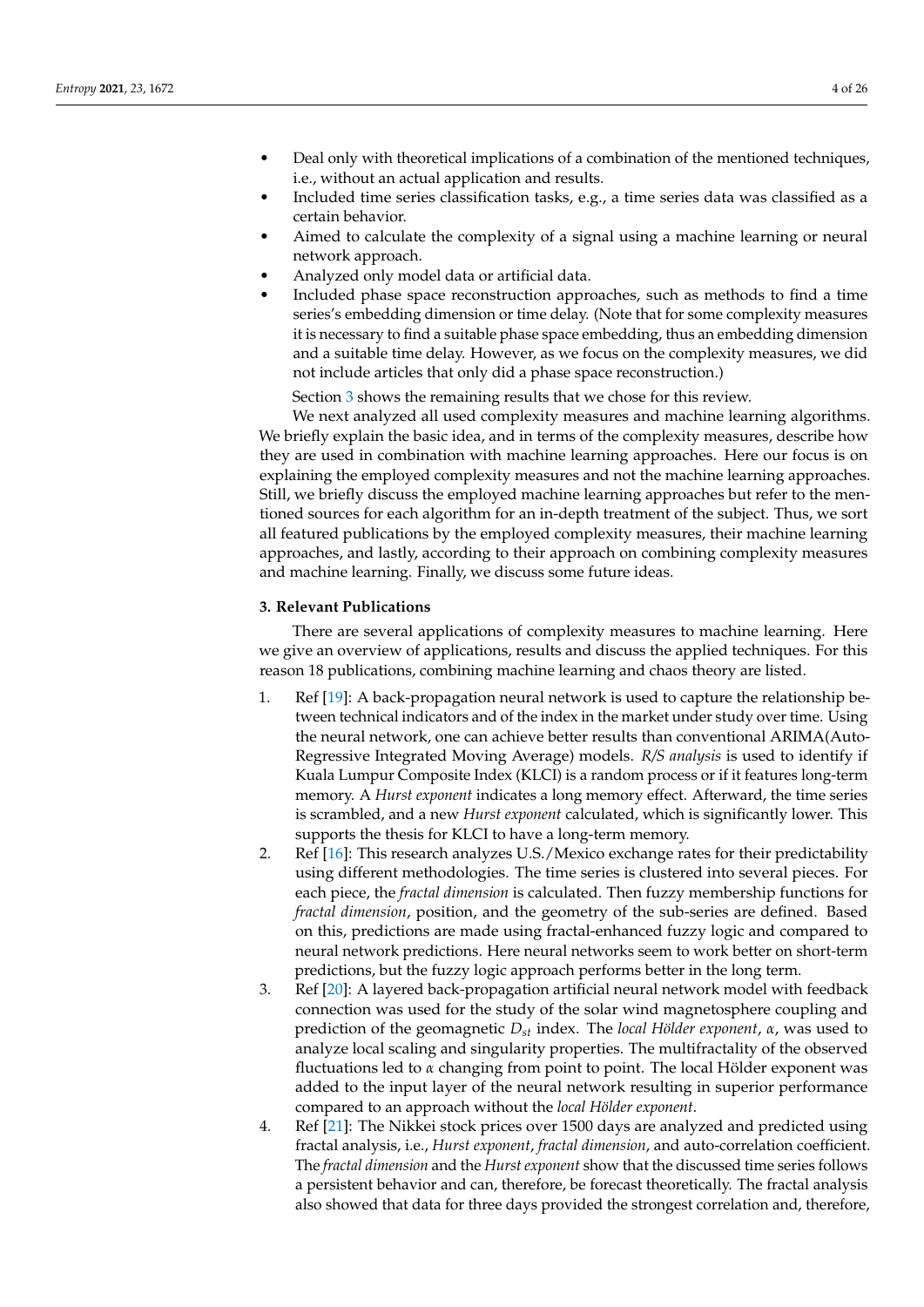declared 3 and 5 input nodes. The results showed that the error is significantly lower for three input nodes than for five, and the training could be done using fewer training epochs.

- 5. Ref [\[22\]](#page-23-16): Here, it is stated that time series with a larger *Hurst exponent* can be predicted more accurately by back-propagation Neural Networks than those with *H* values close to 0.5. The *Hurst exponent* for all 1024 trading day periods of the Dow-Jones index from 2 January 1930, to 14 May 2004, is calculated and analyzed. Periods with large *Hurst exponent* can be forecast with higher accuracy than those with low accuracy. The results suggest that the *Hurst exponent* can be used to guide data selection before forecasting. Furthermore, the embedding dimension of the time series under study and the corresponding time delay calculated via minimal mutual information were used to set the input nodes for the neural networks, i.e., The embedding dimension defined the number of input nodes, and the time delay defined the separation between the time steps fed into the neural network. This idea is based on Taken's theorem for phase space reconstruction.
- 6. Ref [\[23\]](#page-23-17): Stock market closing prices were predicted using an enhanced evolutionary artificial neural network model (EANN).*R/S analysis* was used to calculate the *Hurst exponent* for different scales in the range of [3,50] for each time series. The reason for doing this for different sizes of subsets is that one identifies the length of maximal persistency, i.e., the size of subsets where the averaged *Hurst exponent* is maximal. The experiment shows that when finding the scale with the maximal *Hurst exponent*, deviations from that scale shift *H* towards 0.5, meaning that information on persistency in the time series diminishes when observing other scales. Though those *Hurst-exponent-based* models did not outperform the regular EANN models, when considering trading strategies using the *Hurst-exponent-based models*, the average returns are higher than for other models. One interpretation is that the Hurst-based models capture essential information about upward/downward trends in the time series.
- 7. Ref [\[24\]](#page-23-18): According to the efficient market hypothesis, stock prices follow a random walk pattern and can not be predicted with high accuracy. In this research, the Dow Jones Industrial Average is analyzed for its predictability and complexity. Using the *Hurst exponent*, one can identify if a time series is a random walk process or features long-term memory. Here the *Hurst exponent* is used to identify regions in a time series that have non-random characteristics, i.e.,  $H \neq 0, 5$ . In these regions, predictions are made using artificial neural networks, decision trees, and k-nearest neighbor approaches. Using these techniques and ensembles, accuracy up to 65% was achieved. Further, the embedding dimension and the time delay of the data under study were calculated to alter the architecture of the algorithm, i.e., adapt the input to the characteristics of the supposed underlying complex system.
- 8. Ref [\[25\]](#page-23-19): Many different chaotic time-series predictions are made using a NARX (Nonlinear Autoregressive model process with eXogenous input) dynamic recurrent neural network. The analyzed time series are Chaotic Mackey-Glass time series, Fractal Weierstrass time series, and BET time series (average of daily closed prices for nine representatives, most liquid listed companies at the Bucharest Stock Market). The *Hurst exponent* with  $H \neq 0.5$  suggests that all three time-series are predictable. For the first two, NARX neural networks perform very well, but for the third, despite having a high *Hurst exponent*, it worked not as well as for the others. The reason for this is that the third is the only real-life time series featured in the selection.
- 9. Ref [\[26\]](#page-23-20): The *fractal dimension* of data sets is used to select features to make predictions with. Afterward, Support Vector Machines (SVM) are used to make predictions. A total of 19 features is used to forecast The Shanghai Stock Exchange Composite Index (SSECI). Using fractal feature selection, this number is reduced to distinguish between "noise" and relevant data to predict future behavior. The results show that higher accuracy is achieved when fractal feature selection is applied. Further, fractal feature selection outperforms five other feature selection methods.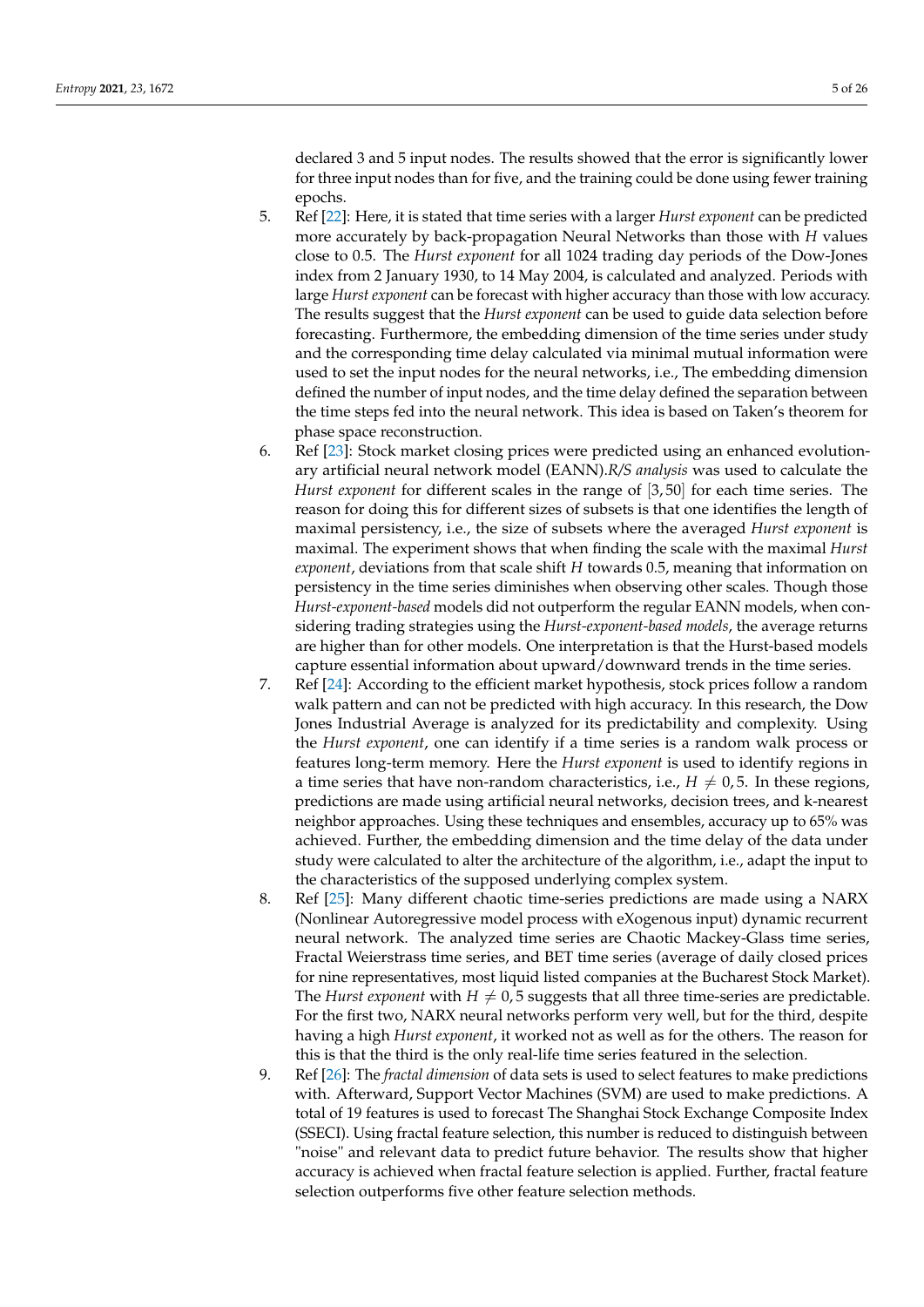- 10. Ref [\[27\]](#page-23-21): Different AI methodologies, i.e., random forest, neural networks, and Fuzzy Inductive Reasoning (FIR), are proposed to perform short-term electric load forecasting (24h). A feature selection process based on *Shannon entropy* is used to reduce the number of features fed into the learning algorithms. FIR outperformed the random forest and neural network approaches.
- 11. Ref [\[28\]](#page-23-22): Several stock indices of developed and emerging markets are examined if they sport a long-term memory or follow a more random behavior. Rescaled range analysis is performed to calculate the *Hurst exponent* and the *fractal dimension* of those markets. The fractal analysis shows that those markets show persistence and can, therefore, theoretically be forecast. Afterward, machine/deep learning methods, i.e., adaptive neuro-fuzzy inference system, dynamic evolving neuro-fuzzy inference system, Jordan neural network, support vector regression, and random forest, are used to forecast further market development. The results show that these data sets can effectively be forecast, and random forest performed best in this study.
- 12. Ref [\[17\]](#page-23-11): A framework for forecasting exchange rates is presented. Different exchange rates are investigated using R/S analysis, the Hurst exponent, and the fractal dimension of time series, thus showing persistent behavior in the considered time series data. Afterward, the time series data are decomposed into wavelets and predicted using Random Forest and a bagging-based decision tree algorithm. The results show that both approaches performed well for the task at hand.
- 13. Ref [\[29\]](#page-23-23): The scope of this paper is to verify the existence of a relationship between long-term memory in fractal time series and the accuracy of neural networks to forecast them. Brazilian financial assets traded at BM&FBovespa, specifically public companies shares and real estate investment funds, were considered, and their longterm memory was estimated using *R/S analysis* and the *Hurst exponent*. Time lagged feedforward neural networks with back-propagation supervised learning process and gradient descent for error minimization were used to predict future prices. The study shows that one can achieve higher returns when considering time series with higher *Hurst exponent* and leaving out anti-persistent time series, i.e., data with a *Hurst exponent*  $H < 0.5$ *.*
- 14. Ref [\[30\]](#page-23-24): This research aims to predict stock market data, i.e., seven different recognized indexes, using three different neural network architectures, i.e., a feed-forward neural network, a cascade forward neural network, and learning vector quantization. Further, wavelet entropy and the Hurst exponent of the data under study are calculated for analysis and as an additional feature to be fed into the algorithms. The results show that the additional features improved the accuracy of the predictions.
- 15. Ref [\[31\]](#page-23-25): Eight different stock indices were analyzed and predicted using *Hurst exponent* , *Shannon entropy*, and *Rényi entropy* . Furthermore, the data was augmented using linear interpolation to generate more data points between actual data points. The final data set consists of eight stock indices, where for each of the indices, the features Open, High, Low, Close, *Hurst exponent*, *Shannon entropy*, Rényi entropy were considered. This generated an overall data set with 56 features. Then the whole dataset was normalized using the min-max normalization method, thus resulting in a total of 150 features. Predictions were made using Multi-Layer Regression (MLR), Support Vector Regression (SVR), and Feed Forward Back Propagation models. All models were tested using a different assemble of *Hurst exponent*,*Rényi entropy*, *Shannon entropy* components. The results show that the *Hurst exponent* component is crucial for making good predictions. The best results were obtained when using Feed Forward Back Propagation and including all three complexity features, i.e., *Hurst exponent*, *Rényi entropy*, *Shannon entropy*.
- 16. Ref [\[32\]](#page-23-26): Here, different approaches to predict the direction of US stock prices are compared with each other. Several algorithms were employed for this task, i.e., logistic regression, a multilayer perceptron (MLP), random forest, XGBoost, and a long short term memory (LSTM) recurrent neural network. Furthermore, effective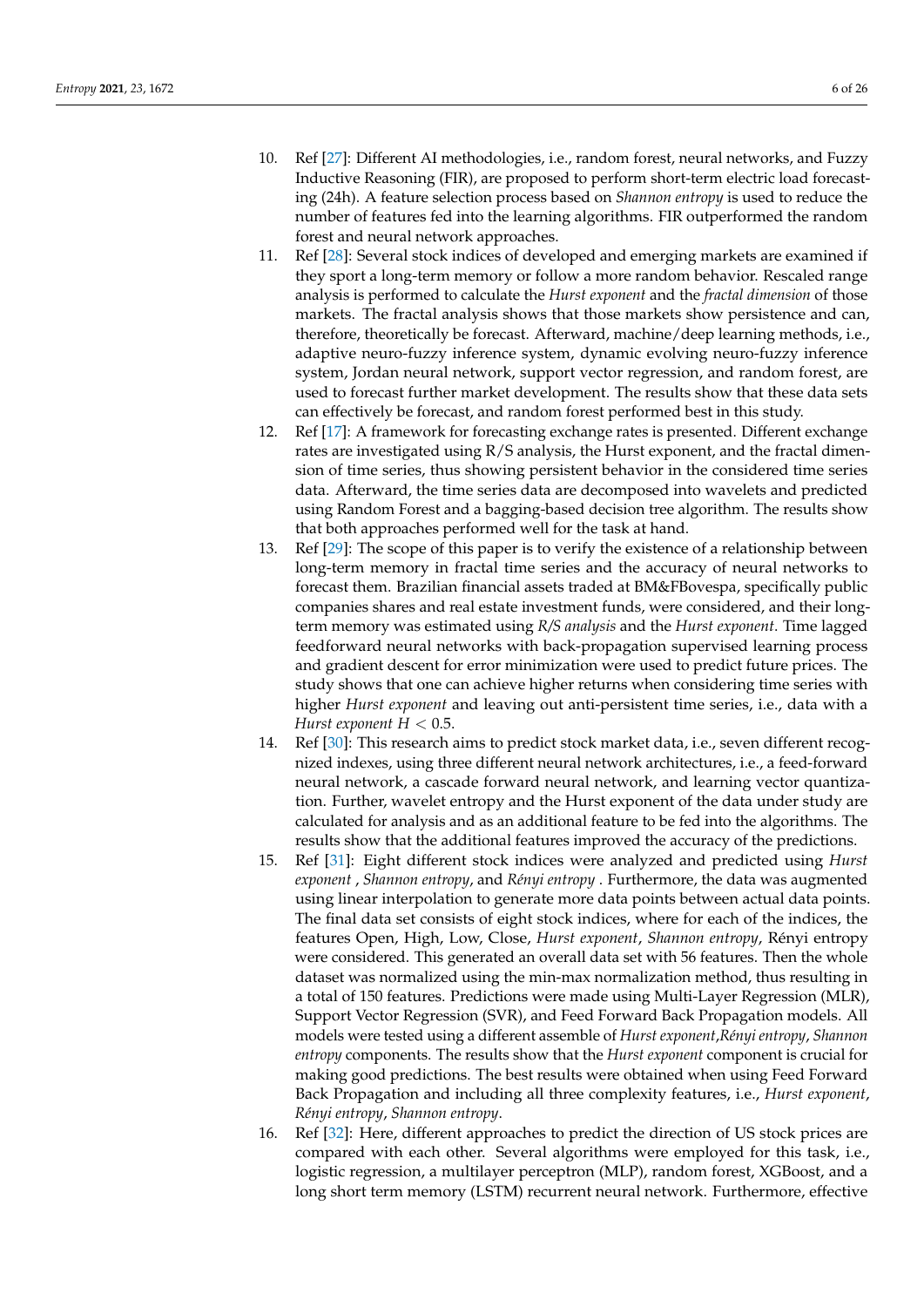transfer entropy (ETE) is calculated for analysis and as an additional feature to be fed into the algorithms. The results show that the predictions could be improved by adding ETE to the input and, second, that LSTM and the MLP perform best for this task.

- 17. Ref [\[7\]](#page-23-1): A fractal interpolation method is compared to a linear interpolation method to improve neural network time-series predictions. The fractal interpolation method uses the Hurst exponent to match the complexities of given sub-intervals of the time series data under study. Further, the neural network architecture is a Long Short Term Memory (LSTM) recurrent neural network. Furthermore, all results and data are analyzed using the Hurst exponent, the fractal dimension, and the spectrum of Lyapunov exponents. The results show that neural network predictions can significantly be improved using both linear and fractal interpolation techniques.
- 18. Ref [\[33\]](#page-23-27): The fractal interpolation method from [\[7\]](#page-23-1) is used on a total of five datasets, with varying numbers of interpolation points. Further, these five data sets are then forecast using randomly parameterized ensembles of LSTM neural networks. These randomly parameterized ensemble predictions are then filtered using different complexity measures: The Hurst exponent, the spectrum of Lyapunov exponents, Fisher's information, SVD entropy and Shannon's entropy. The predictions could be improved by filtering the ensemble predictions. Further, the predictions outperformed baseline predictions using LSTM, GRU and RNN neural network approaches with one hidden layer. Further, all interpolated data sets are also analyzed using the previously mentioned complexity measures.

## <span id="page-6-0"></span>**4. Complexity Measures**

This section lists all complexity measures used in the discussed publications (Section [3\)](#page-3-0), gives additional references and mentions how the complexity measures are used in combination with machine learning.

A table briefly summarizing and comparing the featured complexity measures can be found in Appendix [A.](#page-21-0)

## <span id="page-6-1"></span>*4.1. The Hurst Exponent*

The rescaled range analysis (*R/S analysis*), as invented by Harold Edwin Hurst [\[34\]](#page-23-28), is the procedure of determining the Hurst exponent "*H*" of time series data. The Hurst exponent is a measure of the long-term memory of a time series or a process.

As we only outline the main aspects of R/S analysis, we refer to [\[34,](#page-23-28)[35\]](#page-23-29) for a detailed discussion of the topic.

For a given a signal  $[x_1, x_2, ..., x_n]$ , we find the the average over a period *τ* (a subinterval of the signal  $1 \leq \tau \leq n$ ) as:

$$
\langle x \rangle_{\tau,k} = \frac{1}{\tau} \sum_{j=k}^{k+\tau} x_j \,, \tag{1}
$$

where  $1 \leq k \leq n$  for all elements *i* in this interval such that  $k \leq i \leq k + \tau$ .

We further find an accumulated departure  $\delta x(i, \tau, k)$  over period a period  $i = 1, 2, \ldots, \tau$  is:

$$
\delta x(i,\tau,k) = \sum_{j=k}^{i} \left( x_j - \langle x \rangle_{\tau,k} \right) \tag{2}
$$

The difference between maximal and minimal values of all  $x_i$  in the interval  $[k, k + \tau]$ , i.e., the range *R* of this interval *τ* is:

$$
R(\tau, k) = \max[\delta x(i, \tau, k)] - \min[\delta x(i, \tau, k)],
$$
  
satisfying  $k \le i \le k + \tau$ . (3)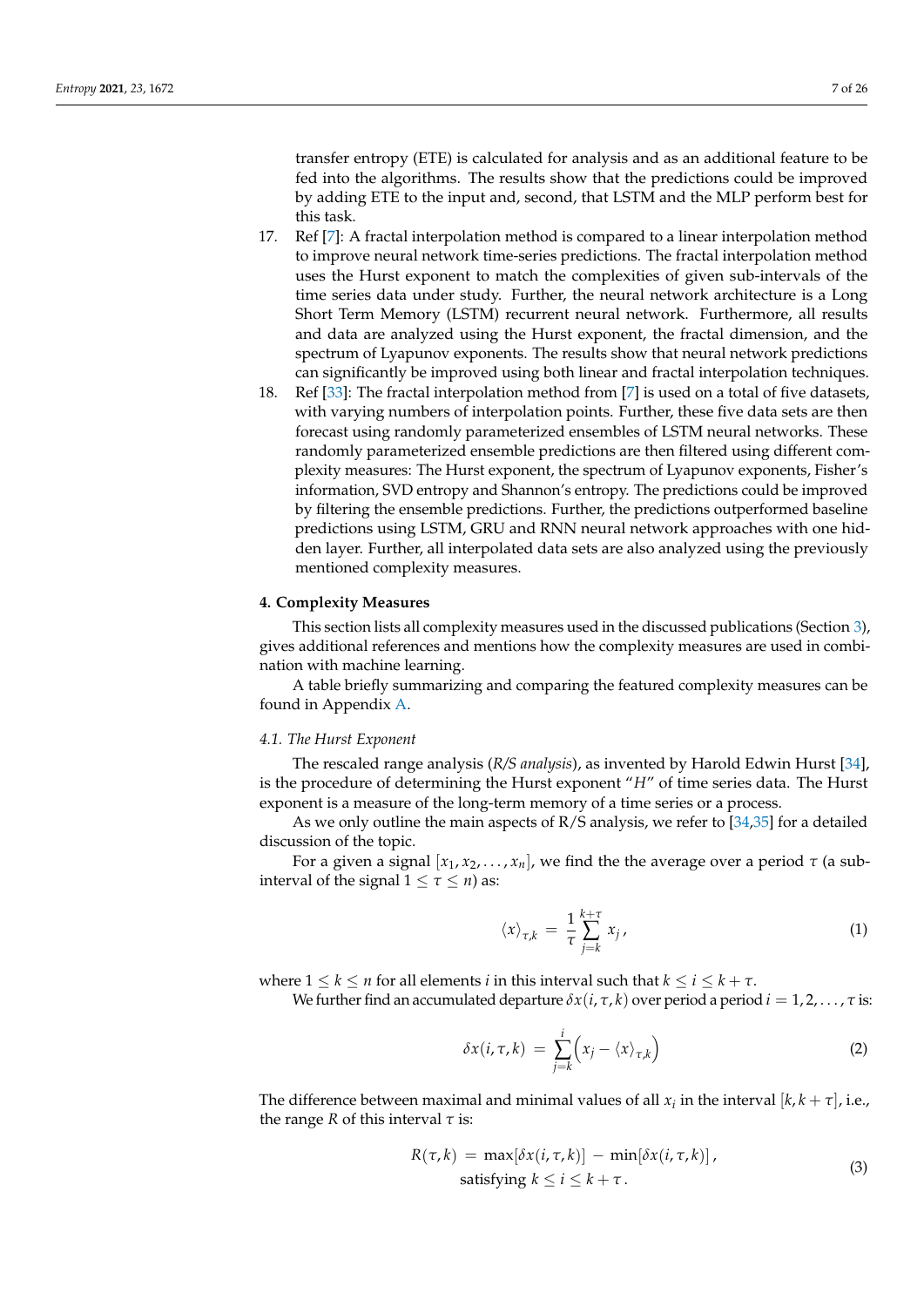The standard deviation for each sub interval is given as:

$$
S(\tau,k) = \sqrt{\frac{1}{\tau} \sum_{i=k}^{k+\tau} \left[ x_i - \langle x \rangle_{\tau,k} \right]^2}.
$$
 (4)

Averaging the range and the standard deviation over all possible *k* yields:

$$
R(\tau) = \frac{\sum_{k} R(\tau, k)}{n_k}
$$
  
and (5)

$$
S(\tau) = \frac{\sum_k S(\tau, k)}{n_k},
$$

where  $1 \leq k \leq n$ ,  $k \leq i \leq k + \tau$  and  $n_k$  is the number of different *k*s. The *Hurst exponent H* is then defined using the scaling properties as:

$$
\frac{R(\tau)}{S(\tau)} \propto \tau^H, \tag{6}
$$

The asymptotic behavior [\[34](#page-23-28)[,36\]](#page-23-30), for any independent random process with finite variance is then given as:

$$
\frac{R(\tau)}{S(\tau)} = \left(\frac{\pi}{2v}\tau\right)^{\frac{1}{2}},\tag{7}
$$

thus implies  $H = \frac{1}{2}$ . However, this is only true for completely random processes. For real-life data, we expect  $H \neq \frac{1}{2}$ , as real-life processes usually feature long-term correlations.

The value of *H* varies as  $0 < H < 1$ . A value of  $H < 0.5$  indicates anti-persistency, i.e., low values follow on high values and vice versa, thus heavily fluctuating, but not completely random. Values close to 0 indicate very strong anti-persistency. Contrarily, for values of  $H > 0.5$  we expect persistent behavior and very strong persistency for values close to 1.

When it comes to combined applications with machine learning and R/S Analysis/the Hurst exponent, we find the following publications:

Ref [\[19\]](#page-23-13): In this research, the Hurst exponent was used to show long term memory in time series data as an argument for its predictability when using artificial neural networks for stock market data prediction.

Ref [\[21\]](#page-23-15): Here, the Hurst exponent was used to estimate the predictability of stock market data, and later to tailor the input nodes of a neural network architecture.

Ref [\[23\]](#page-23-17): For this study on stock market data predictability, the Hurst exponent was used to set the input window of an evolutionary neural network architecture.

Ref [\[22\]](#page-23-16): Here, it was shown that time-series data with a larger Hurst exponent can be predicted more accurately using an artificial neural network than data with a Hurst exponent closer to 0.5.

Ref [\[24\]](#page-23-18): In this research, the Hurst exponent was used to identify regions in stock market data with higher predictability for several different machine learning approaches.

Ref [\[25\]](#page-23-19): Here, the Hurst exponent is used as a measure for the predictability of machine learning approaches.

Ref [\[17\]](#page-23-11): The researchers used the Hurst exponent to reject the random walk hypothesis of stock market data and as a measure for predictability.

Ref [\[28\]](#page-23-22): The researchers used the Hurst exponent to reject the random walk hypothesis of stock market data and as a measure for predictability.

Ref [\[29\]](#page-23-23): Here, the Hurst exponent was used to identify time series or regions with higher predictability to improve forecasts.

Ref [\[31\]](#page-23-25): Here, the Hurst exponent is used as an additional feature in the input of the employed algorithms to improve forecasts.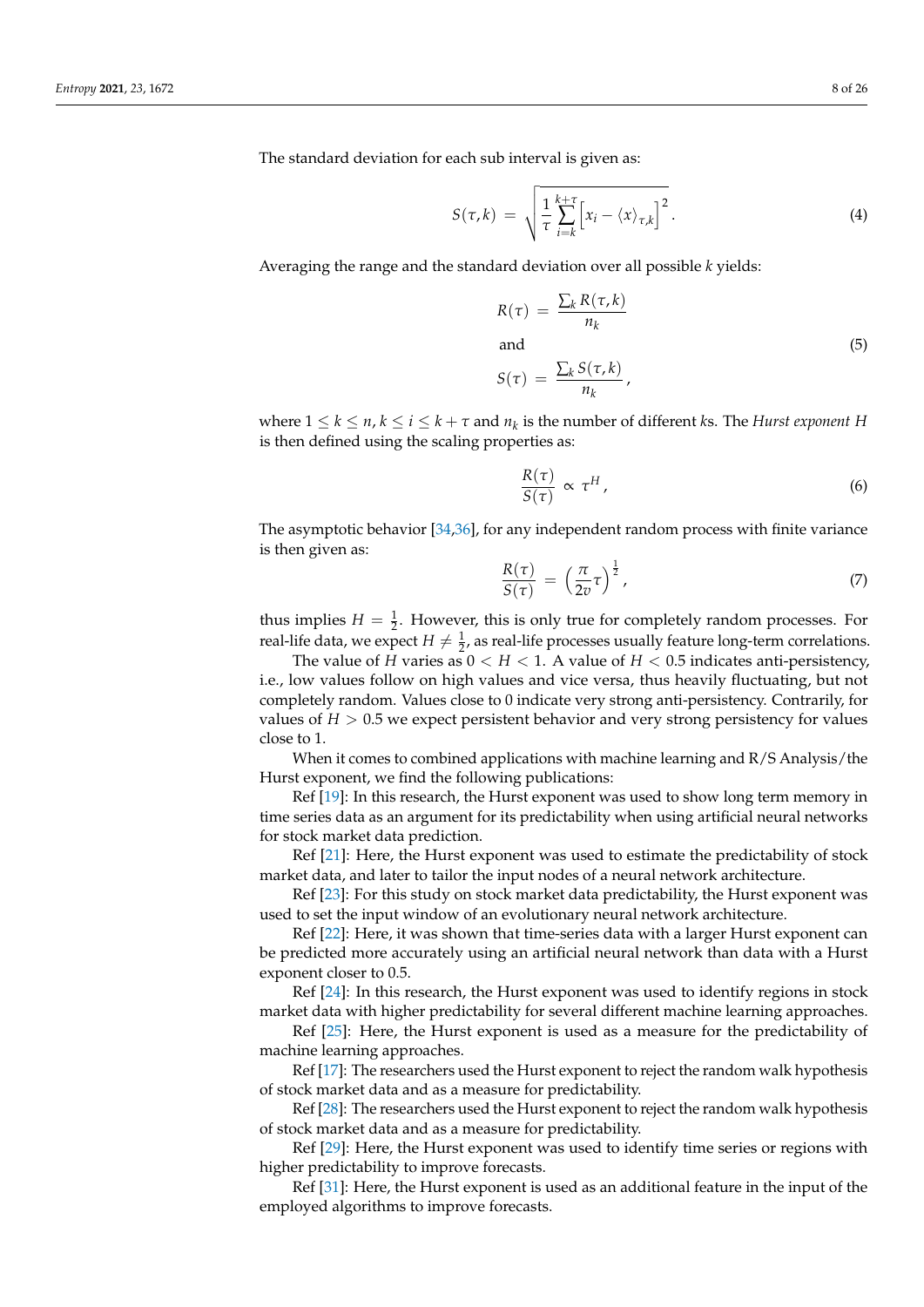Ref [\[30\]](#page-23-24): Here, the Hurst exponent is used as an additional feature in the input of the employed algorithms to improve forecasts.

Ref [\[7\]](#page-23-1): Here, the Hurst exponent is used to, first, match a fractal interpolation to a data set and second, to analyze all data under study.

The Hurst exponent is used in [\[33\]](#page-23-27) to filter LSTM ensemble predictions and to discuss all data under study.

#### <span id="page-8-0"></span>*4.2. Fractal Dimension of a Time-Series*

The *fractal dimension* of a time series measures the complexity of a signal. The basic idea is can be understood as the area inhabited by the time series on a two-dimensional plane, i.e., the time series being placed upon a grid of equal spacing and checking the number of grid boxes necessary for covering it. Therefore, the *fractal dimension* is the ratio of the boxes covering the time series and the overall area of the plot. This process is referred to as box-counting. It has also been characterized as a measure of the space-filling capacity of a time series that tells how a fractal scales differently from the space it is embedded in; a *fractal dimension* does not have to be an integer. The *fractal dimension* of a self-affine time series can have values 1 < *D* < 2.

Additionally, the *fractal dimension* is closely related to the *Hurst exponent* [\[21,](#page-23-15)[37](#page-23-31)[–39\]](#page-23-32). Therefore *R/S analysis* can be employed to calculate the *fractal dimension* of a time series using:

$$
D = 2 - H. \tag{8}
$$

This originates from the fact that the long-range dependence (∼H) is closely related to self-similarity (∼D), and therefore the variability of the process.

Other ways to calculate the fractal dimension are the algorithm by Katz  $[40]$ ; the algorithm by Higuchi [\[41\]](#page-24-0); and the algorithm by [\[42\]](#page-24-1).

In [\[16\]](#page-23-10), the fractal dimension is used as an additional feature for a fuzzy-logic-based forecasting technique, i.e., the fractal dimension is included when making the rules. Furthermore, a novel approach to calculate the fractal dimension of a geometric object, based on fuzzy logic is presented.

Ref [\[21\]](#page-23-15): This research employs the fractal dimension, alongside the Hurst exponent, of the time series under study to identify the best number of input nodes for a neural network. Further, the fractal dimension and the Hurst exponent are used to show that the time series under study is a non-random process that can in-theory be predicted.

In [\[26\]](#page-23-20), the fractal dimension is used, together with an ant colony algorithm, as a tool for feature selection in a stock trend time series prediction task.

In [\[28\]](#page-23-22), the fractal dimension, alongside the Hurst exponent, is used to indicate predictive behavior instead of a purely random behavior of the considered stock market data. Furthermore, *Joseph's effect* and *Noah's effect* are considered and discussed [\[43\]](#page-24-2).

Ref [\[17\]](#page-23-11): Just as above, the fractal dimension, alongside the Hurst exponent, is used to show that the considered stock market data can in-theory be predicted. Furthermore, *Joseph's effect* and *Noah's effect* are considered and discussed [\[43\]](#page-24-2).

Ref [\[7\]](#page-23-1): The fractal dimension alongside other complexity measures is used to analyze the data under study and the presented fractal interpolated data and how this relates to a neural network time series approach.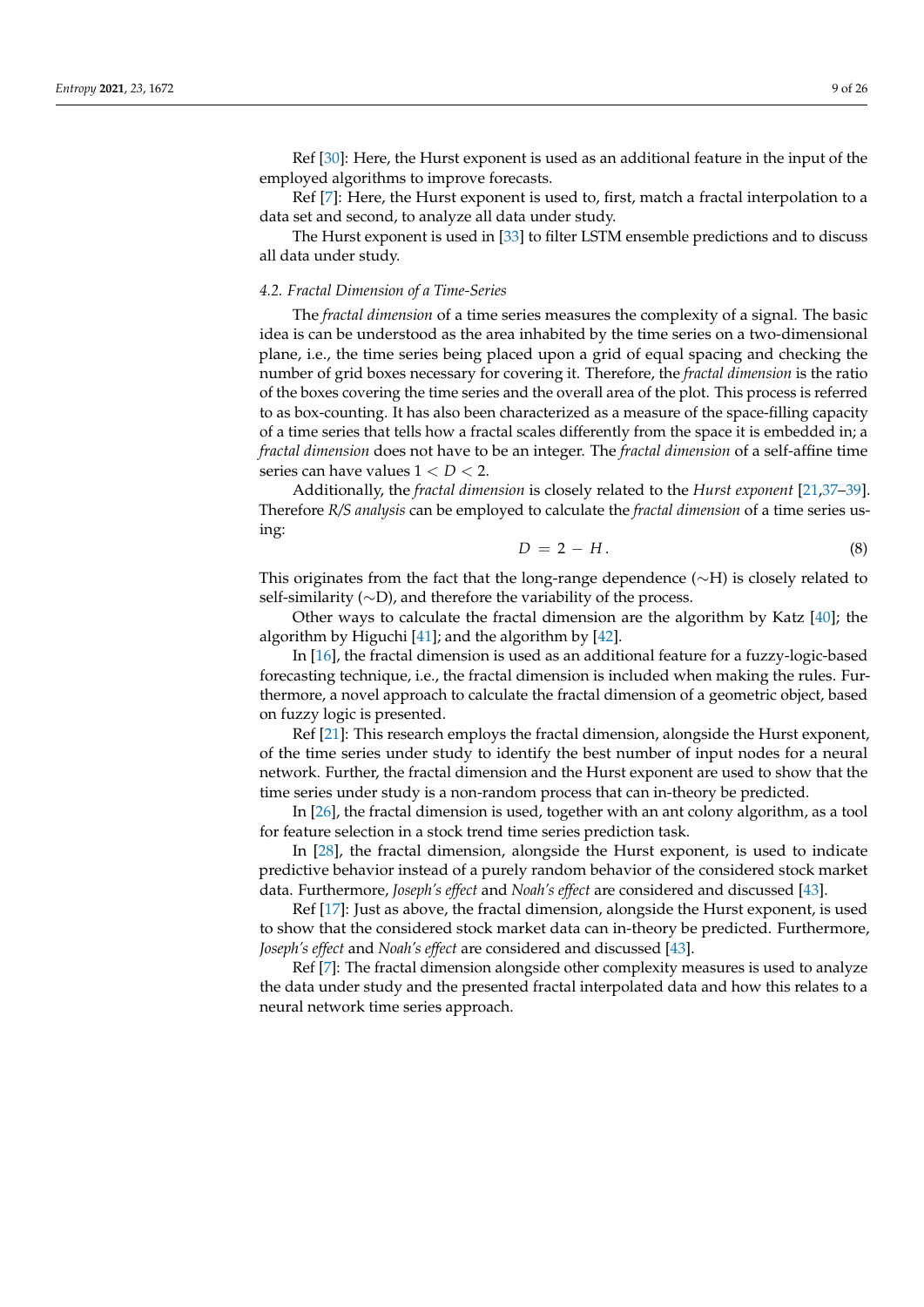## *4.3. The Local Hölder Exponent*

Following [\[20,](#page-23-14)[44,](#page-24-3)[45\]](#page-24-4):

Given a signal  $x_i = [x_1, x_2, \ldots, x_n]$ , we find the corresponding amplitudes as:

$$
\hat{x}_i = \frac{x_i}{\sqrt{\sum_{i=1}^n x_i^2}} \text{ such that: } \sum_{i=1}^n \hat{x}_i^2 = 1. \tag{9}
$$

Next, very similar to R/S analysis, find windows or periods as  $(i - \tau, i)$  and the corresponding signal energies as:

$$
E_{i,\tau} = \sum_{i-\tau}^{i} \hat{x}_i^2.
$$
 (10)

Next we find the local Hölder or singularity exponent as:

$$
\alpha_i(\tau) = \frac{\log(E_{i,\tau})}{\log(\tau)}.
$$
\n(11)

Similar to the Hurst exponent or Fractal dimension, the exponent *α* quantifies degree of regularity or irregularity (singularity) in a distribution or a function at a point *i* for different possible window lengths *τ*, i.e., calculated via regression analysis.

Furthermore, for monofractal process, e.g., fractional Brownian motion, *al pha<sup>i</sup>* will be constant for all *i*, where for the case of multi-fractal processes, alpha changes from point to point, thus also provides a measure for the fractal behavior of time series data.

Ref. [\[20\]](#page-23-14): In this research the local Hölder exponent was used, first o analyze the data under study, and second as an additional input feature to improve predictions.

## <span id="page-9-0"></span>*4.4. Transfer Entropy (TE) and Effective Transfer Entropy (ETE)*

Following [\[32,](#page-23-26)[46,](#page-24-5)[47\]](#page-24-6):

TE is used to measure the Granger-causal relationship between two processes, thus it can detect a non-linear Granger-causal relationship and is used in various disciplines, such as neuroscience and finance.

For two interacting time series *X* and *Y*, i.e., a variable *Y* can affect the future time point of the variable *X*. Then, if we consider the time series *X* to be Markov process of degree *k*, the state *xi*+<sup>1</sup> is thus affected by *k* previous states of the same variable:

$$
p(x_{n+1}|x_n, x_{n-1}, \dots, x_0) = p(x_{n+1}|x_n, x_{n-1}, \dots, x_{n-k+1}), \quad x_i \in X. \tag{12}
$$

Here  $p(A|B)$  is a conditional probability of *A* given *B*, thus  $p(A,B)/p(B)$ . Further, the state  $x_{n+1}$  depends on *l* previous states of *Y*, then we define the TE from a variable *Y* to a variable *X* as the average information included in *Y* excluding the information from the past state of *X* to the next state of *X*. Thus, employing Shannon's entropy concept (see Section [4.6\)](#page-11-0), we can define the TE from *Y* to *X*, where the state  $x_{n+1}$  is affected by *k* previous states of *X* and *l* previous states of *Y*, as:

$$
TE_{Y \to X}^{(k,l)} = \sum_{i} p\left(x_{n+1}, x_n^{(k)}, y_n^{(l)}\right) \log_2 p\left(x_{n+1} \mid x_n^{(k)}, y_n^{(l)}\right) - \sum_{i} p\left(x_{n+1}, x_n^{(k)}, y_n^{(l)}\right) \log_2 p\left(x_{n+1} \mid x_n^{(k)}\right)
$$

$$
= \sum_{i} p\left(x_{n+1}, x_n^{(k)}, y_n^{(l)}\right) \log_2 \frac{p\left(x_{n+1} \mid x_n^{(k)}, y_n^{(l)}\right)}{\left(x_{n+1} \mid x_n^{(k)}\right)}.
$$
(13)

Here the index *i* refers to  $i = \{x_{n+1}, x_n^{(k)}, y_n^{(l)}\}$ , whereas  $x_n^{(k)} = (x_n, x_{n-1}, \ldots, x_{n-k+1})$ and  $y_n^{(l)} = (y_n, y_{n-1}, \ldots, y_{n-l+1})$  and  $p(A, B)$  is the joint probability of  $A$  and  $B$ .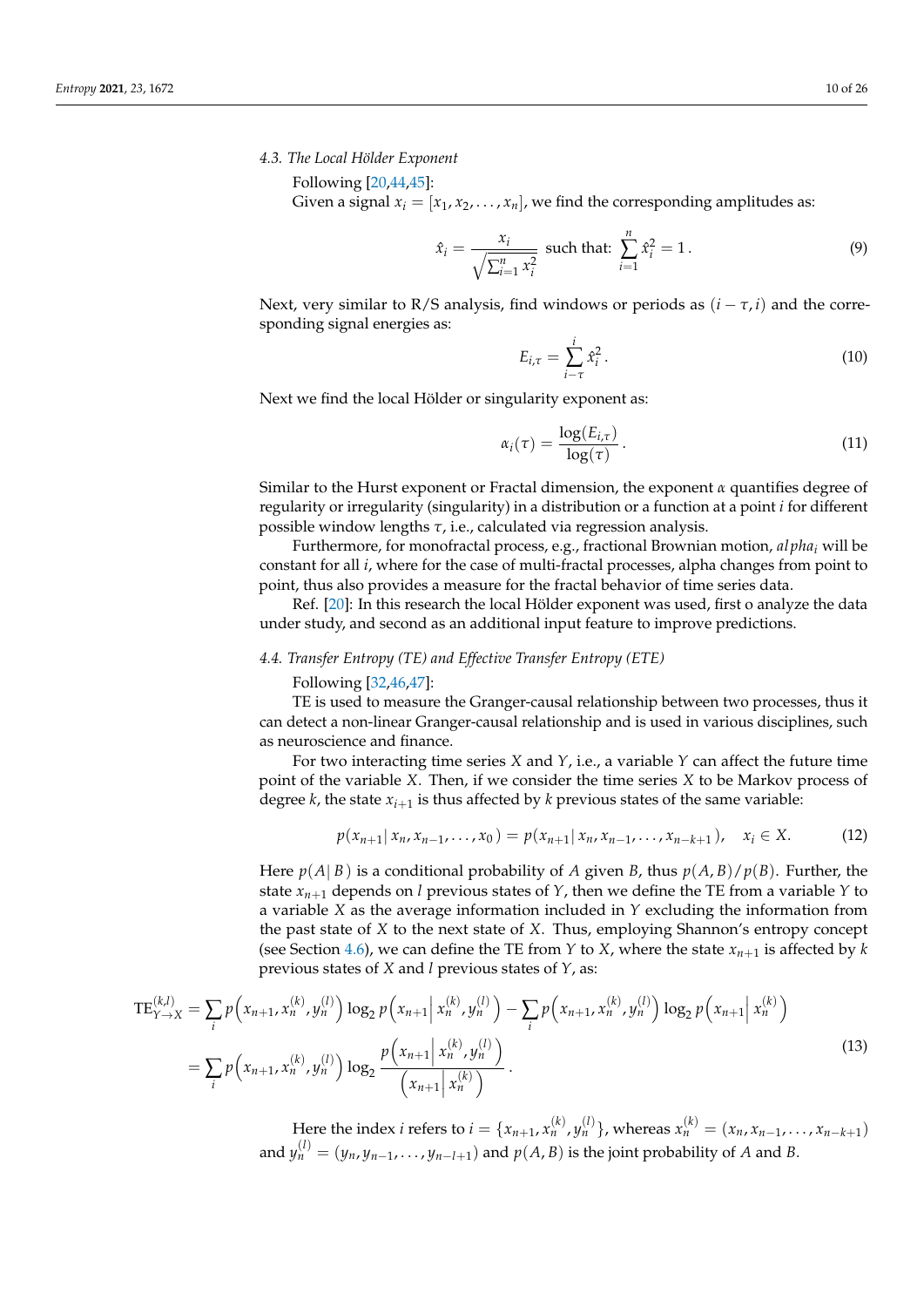Setting  $k = l = 1$  to express the weak form of the efficient market hypothesis (when applied to financial data), i.e., the current price reflects all past information, we find TE as:

$$
TE_{Y\to X} = \sum_{i} p(x_{n+1}, x_n, y_n) \log_2 \frac{p(x_{n+1} | x_n, y_n)}{p(x_{n+1} | x_n)}
$$
  
= 
$$
\sum_{i} p(x_{n+1}, x_n, y_n) \log_2 \frac{p(x_{n+1}, x_n, y_n) p(x_n)}{p(x_{n+1}, x_n) p(x_n, y_n)}
$$
 (14)

and again  $i = \{x_{n+1}, x_n, y_n\}.$ 

Summed up, we can interpret  $TE_{Y\rightarrow X}$  as the difference between the information for future values of *X* obtained from *X* and *Y* and the information for future values of *X* obtained only from *X*. Thus, a positive value of  $TE_{Y\to X}$  indicates that *Y* affects future values of *X*; also, the larger the value, the more significant the information flow. Furthermore, because of its asymmetric properties, we can view  $TE_{Y\to X}$  as the in-flow information from *Y* to *X*, and contrary to that,  $TE_{X\rightarrow Y}$  as the out-flow information from *X* to *Y*.

### Effective Transfer Entropy

TE measures a statistical dependency between two signals *X* and *Y* regardless of the data type. For TE to be calculated, a large amount of data is necessary. Another disadvantage is that TE includes noise from sample effects or the non-stationarity of the data set under study. To solve the noise issue, one can employ Effective Transfer entropy (ETE) [\[47\]](#page-24-6). To calculate ETE, one must first shuffle the elements of each time series understudy to keep the inherent probability distribution but break any causal relationships and dependencies. Then one obtains the TE from these randomized time series data, thus referred to as Randomized Transfer Entropy (RTE). The final step to determine ETE is then to subtract RTE from the original TE.

$$
ETE_{Y \to X} = TE_{Y \to X} - RTE_{Y \to X}.
$$
\n(15)

Here it is recommended to perform this process, starting with generating randomized time series data several times and average all obtained ETEs.

In [\[32\]](#page-23-26), ETE is used to enhance the prediction of the direction of US stocks using a variety of different algorithms/approaches. Here it is used as an additional feature in the input of the algorithm.

#### <span id="page-10-0"></span>*4.5. Rényi Entropy*

Following [\[48\]](#page-24-7): *Rényi entropy* is one of the families of functionals for quantifying diversity, uncertainty and randomness of a system. The *Rényi entropy* of order *q* is defined for  $q \ge 1$  (for  $q \to 1$  as a limit) by:

$$
S_q(X) = \frac{1}{1-q} \log_b \sum_{i}^{m} p_i^q,
$$
 (16)

where *X* is a discrete random variable,  $p_i$  is the probability of the event  $\{X = x_i\}$ , and *b* is the base of the logarithm. If the probabilities are all the same then all the *Rényi entropies* of the distribution are equal, with  $S_q(X) = \log_b m$ . In any other case, the entropies are weakly decreasing as a function of *q*. Higher values of *q*, approaching infinity, give the *Rényi entropy* which is increasingly determined by consideration of only the highest probability events. Lower values of *q*, approaching zero, give the *Rényi entropy* which increasingly weights all possible events more equally, regardless of their probabilities.

Rényi entropy, and its alterations (different values of *q*), is one of the families of functionals to quantify the diversity, uncertainty, or randomness of a given system. Ref [\[31\]](#page-23-25) uses Rényi entropy as an additional feature as input for the employed algorithms to improve predictions.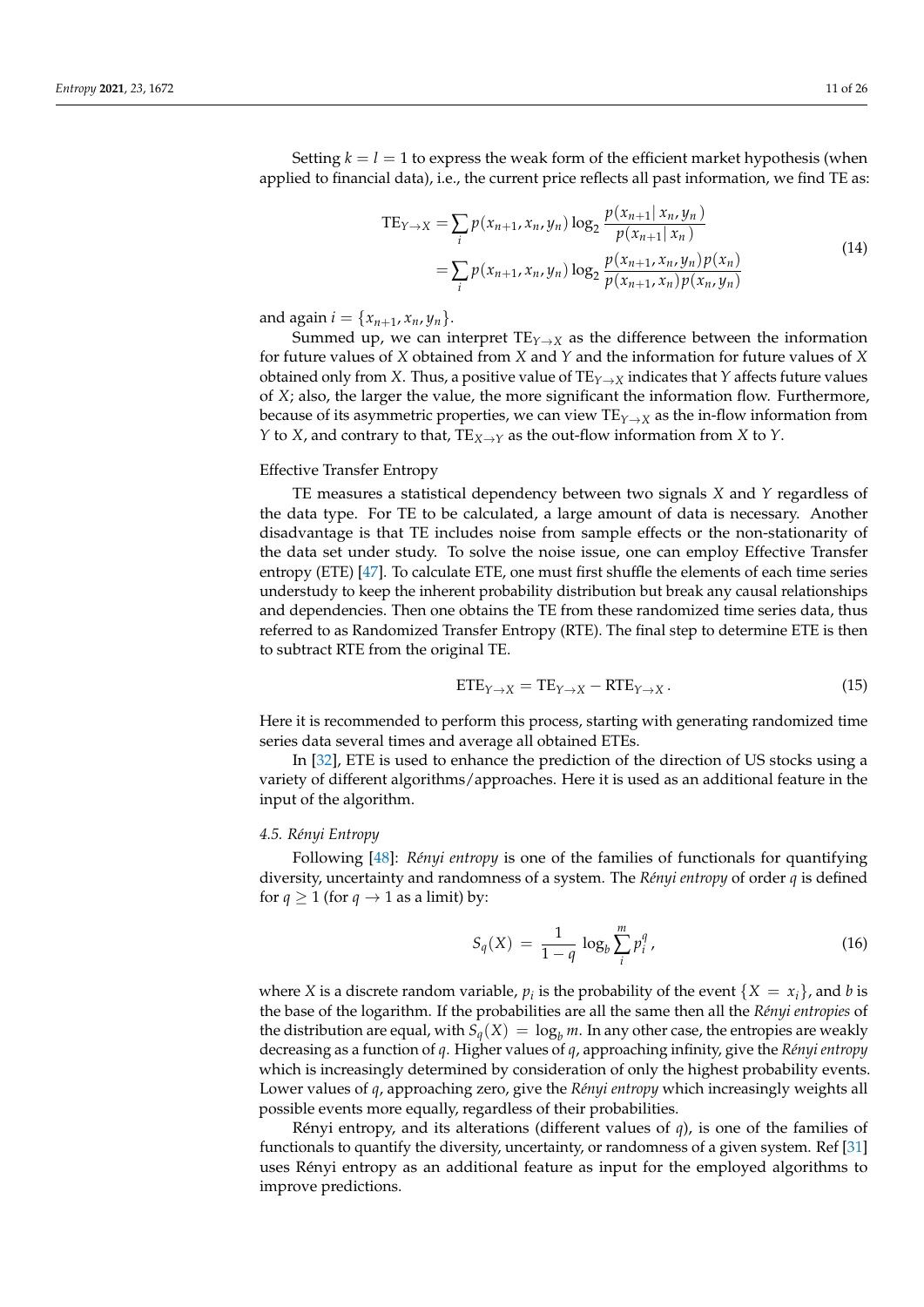Related Complexity Measures

Taking into account the formal framework given above one can then find further generalizations and/or special cases [\[48\]](#page-24-7):

- Hartley entropy or max-entropy:
- The Hartley or max-entropy is Rényi for  $q = 0$
- Shannon's entropy:
	- Shannon's entropy is Rényi entropy with  $q = 1$ . See Section [4.6.](#page-11-0)
- Collision entropy:
	- Rényi entropy with  $q = 2$  is called collision entropy.
- Min-entropy:
	- In the limit *q* → ∞, the *Rényi entropy* converges to the *min-entropy* [\[49\]](#page-24-8).
	- Kolomogorov-Sinai entropy: Another closely related entropy measure is the *Kolomogorov-Sinai entropy*. Here *x*(*t*) is the trajectory of the dynamic system in an *n*-dimensional phase space with time intervals ∆*t*, *t* > 0. According to [\[48\]](#page-24-7) the generalized *Kolmogorov-Sinai entropy K<sup>q</sup>* is then defined as:

$$
K_q(x_i) = -\lim_{r \to 0} \lim_{\Delta t \to 0} \lim_{N \to \infty} \frac{1}{N \Delta t} \frac{1}{q-1} \log_b \sum_{i_1, i_2, \dots, i_N}^{m(r)} p_{i_1, i_2, \dots, i_N}^q \, , \tag{17}
$$

where the phase space is divided into *n*-dimensional hypercubes of side *r* and  $x_i =$  $x(t = i\Delta t)$ . The  $p_{i_1,i_2,...,i_N}$  is the joint probability that the trajectory  $x(t = \Delta t)$  is in the box *i*<sub>1</sub>, *x*(2∆*t*) is in the box *i*<sub>2</sub>, and *x*(*t* = *N*∆*t*) is in the box *i*<sub>*N*</sub>.

The *Rényi entropy* is a special case of the *Kolmogorov-Sinai entropy*, i.e., for a finite time interval ( $N\Delta t = 1$ ), and for the probability that is not changing with the cell diameter  $(m(r) = \text{const.}, p_{i_1, i_2, \dots, i_N = p_i}).$ 

## <span id="page-11-0"></span>*4.6. Shannon's Entropy*

Given a signal  $[x_1, x_2, \ldots, x_n]$  we then find the probability to occur for each value denoted as  $P(x_1), \ldots, P(x_n)$ , thus we formulate Shannon's entropy [\[50\]](#page-24-9), as:

$$
H_{\text{Shannon}} = -\sum_{i=1}^{n} P(x_i) \log_2 P(x_i).
$$
 (18)

giving units as bits, as the base of the logarithm is set to 2. Shannon's entropy is a measure for the uncertainty of a (random) process/signal.

For related complexity measures, see Section [4.5.](#page-10-0)

Ref [\[27\]](#page-23-21) uses Shannon's entropy first to analyze the data under study and second as a tool for feature selection to improve predictions.

Ref [\[31\]](#page-23-25) uses Shannon's entropy as an additional feature in the input for the employed Machine Learning algorithms to improve predictions.

Shannon's entropy is used in [\[33\]](#page-23-27) to filter LSTM ensemble predictions and to discuss all data under study.

#### *4.7. Wavelet Entropy*

Following [\[51](#page-24-10)[–53\]](#page-24-11): Wavelet analysis introduces an appropriate basis and characterization of a signal by a distribution of amplitudes in the bass. Furthermore, one would construct this basis as an orthogonal basis, which has the advantage that arbitrary functions can be uniquely decomposed and recomposed, i.e., the decomposition can be inverted.

A family of wavelet packets can be understood as elemental signals obtained from appropriate linear combinations of wavelets, i.e., the wavelets constitute the signal. Wavelets are locally-oscillating forms of sines and cosines, i.e., they have a good localization on both frequency and time.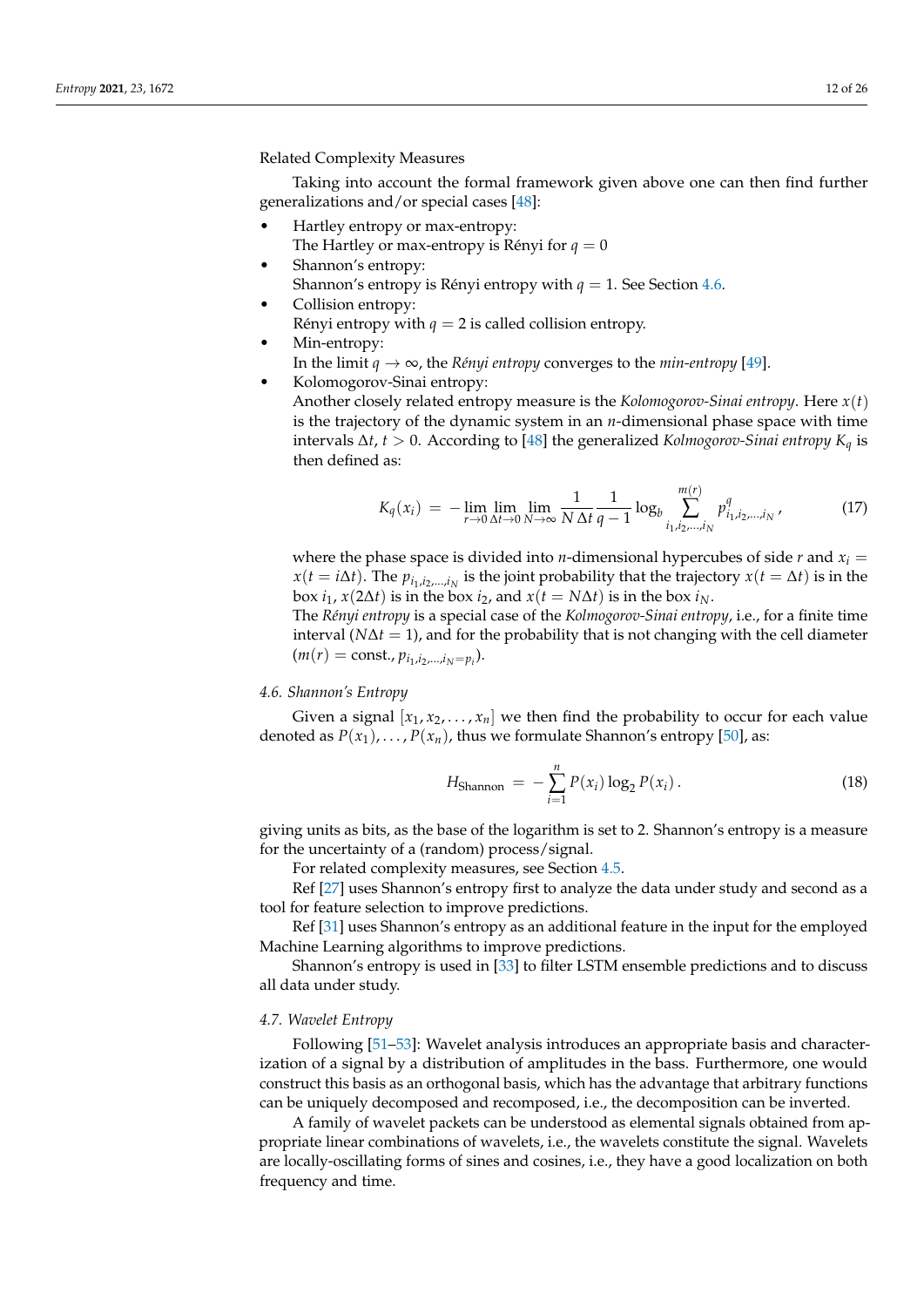We can find a wavelet family  $\psi_{a,b}(t)$ , where *t* is the time, as the set of elementary functions generated by a *mother wavelet*  $\psi(t)$ :

$$
\psi_{a,b}(t) = |a|^{-\frac{1}{2}} \psi\left(\frac{t-b}{a}\right). \tag{19}
$$

Here  $a, b \in \mathbb{R}$  and  $a \neq 0$  are the scale/dilation and translation parameters, respectively.

We can then find two cases of wavelet transforms: The *continuous wavelet transform* (CWT) and the *discrete wavelet transform* (DWT). Both act on a signal  $x(t) \in L^2(\mathbb{R})$  (the space of real square sumable functions).

The CWT of a continuous signal  $x(t)$  is defined as the correlation between the function *x*(*t*) and the wavelet family  $\psi_{a,b}(t)$  for each *a* and *b*:

$$
T(a,b) = \frac{1}{\sqrt{a}} \int_{-\infty}^{\infty} dt \, x(t) \psi^* \left( \frac{t-b}{a} \right), \tag{20}
$$

where  $\psi^*(t)$  is the complex conjugate of the analyzing wavelet function  $\psi(t)$ .

The DWT of a continuous signal  $x(t) \in L^2(\mathbb{R})$  is found by first discretizing the wavelet family:

$$
\psi_{m,n}(t) = \frac{1}{\sqrt{a_0^m}} \psi\left(\frac{t - nb_0 a_0^m}{a_0^m}\right).
$$
 (21)

Here, contrary to the CWT, we find two integer parameters *m*, *n* which control the scale/dilation and translation, respectively. For the fixed dilation and location step parameters  $a_0$  and  $b_0$ we further find find the conditions  $a_0 > 1$  and  $b_0 > 0$ . Here a common choice is  $a_0 = 2$  and  $b_0 = 1$ , which is referred to as dyadic grid scaling. From now on we will use  $\psi_{m,n}$  with the dyadic grid scaling as:

$$
\psi_{m,n}(t) = 2^{-\frac{m}{2}} \psi(2^{-m}t - n) \,. \tag{22}
$$

Whereas this constitutes an orthonormal basis of  $L^2(\mathbb{R})$  of finite energy signals.

Next we assume the signal be given by sampled values, i.e.,  $x(t) = \{x_1, x_2, \ldots, x_M\}$ . If we now carry out the decomposition over all resolution levels, i.e., with  $N = \log_2(M)$ , we find the wavelet expansion as:

$$
x(t) = \sum_{m=-N}^{-1} \sum_{n} C_m(n) \psi_{m,n}(t) = \sum_{m=-N}^{-1} r_m(t).
$$
 (23)

Here we interpret wavelet coefficients  $C_i(k)$  as the local residual errors between successive signal approximations at scales *j* and  $j + 1$ , and we thus call  $r<sub>i</sub>(t)$  the residual signal at scale *j*.

As the  $\{\psi_{m,n}(t)\}\$  are an orthonormal basis for the space  $L^2(\mathbb{R})$  we find the concept energy derived the same way as in Fourier theory as:

$$
E_m = ||r_m||^2 = \sum_n |C_m(n)|^2,
$$
\n(24)

with the corresponding energy at each sample time step *n*:

$$
E(n) = \sum_{m=-N}^{-1} |C_m(n)|^2.
$$
 (25)

The total energy thus is:

$$
E_{\text{tot}} = \sum_{m < 0} \sum_{n} |C_m(n)|^2 = \sum_{m < 0} E_m \,. \tag{26}
$$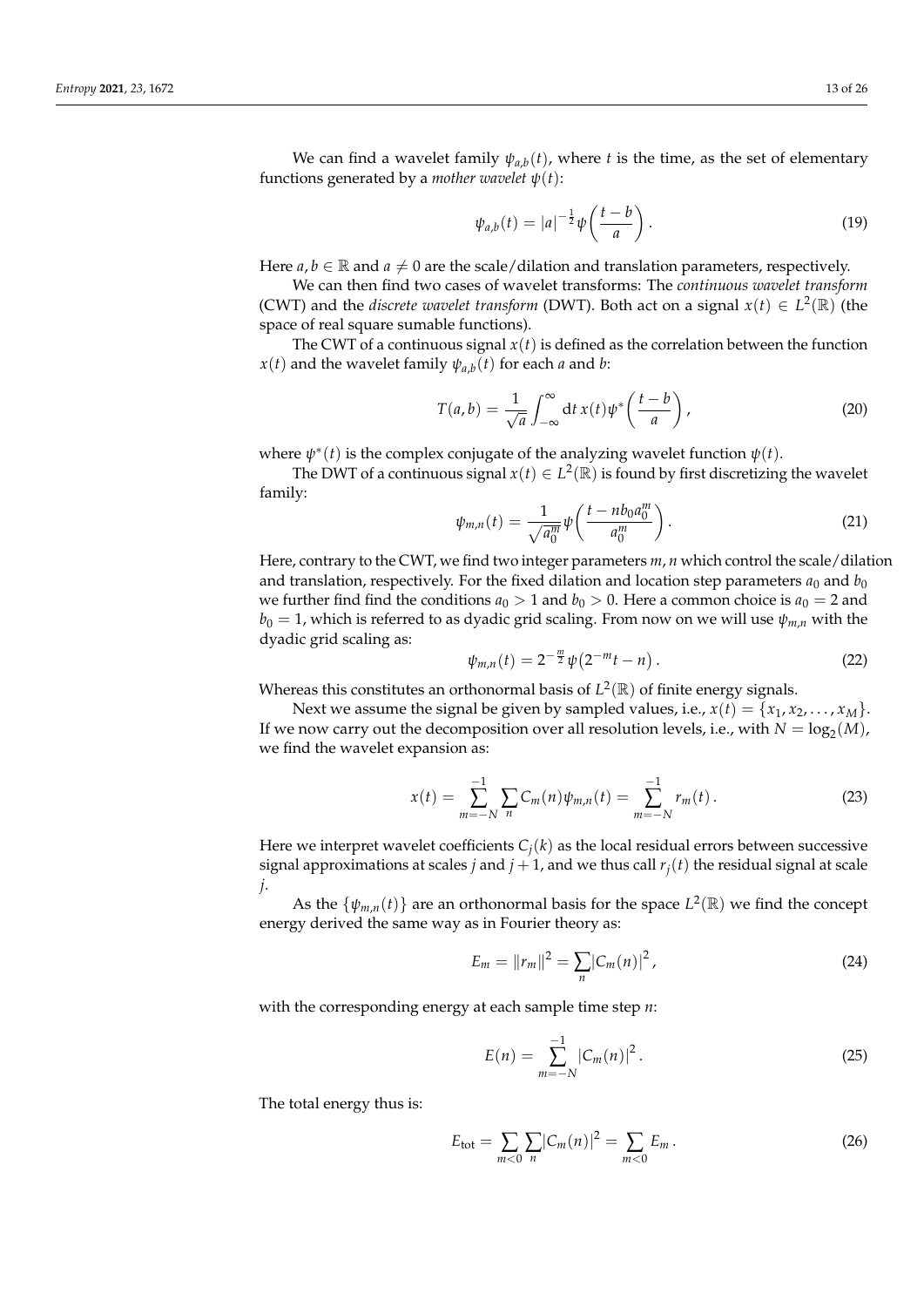We can then find the total wavelet entropy  $S_{\text{WT}}$  and the corresponding relative wavelet energy *p<sup>m</sup>* as:

$$
S_{\text{WT}} \doteq S_{\text{WT}}(p) = -\sum_{m < 0} p_m \cdot \ln(p_m) \,, \text{ where } p_m = \frac{E_m}{E_{\text{tot}}} \,. \tag{27}
$$

Wavelet entropy is a measure of the order/disorder of a signal. Thus, it provides information about the corresponding dynamics and processes involved. This is because Shannon's entropy idea, which for the wavelet entropy is used to analyze the different relative wavelet energies, gives a measure of the corresponding information of any distribution.

An ordered process can be interpreted as a periodic mono-frequency signal, thus having a narrow band spectrum. A wavelet representation of such a signal will almost entirely be resolved in one unique resolution level, i.e., all relative wavelet energies, but one will be almost zero. The non-zero one is thus the level that includes the representative signal frequency. For a signal like this, the corresponding wavelet entropy will be almost zero.

On the other hand, a random process would thus generate a very disordered signal. We expect a signal like this to have wavelet representations from all frequency bands. Further, one would expect these contributions to be of a similar order, much like the scaling seen in R/S analysis of a fractional Brownian motion. Thus, wavelet entropy will have its maximal values for signals like this.

In [\[30\]](#page-23-24), wavelet entropy is used as an additional feature in the input for the employed algorithms to improve predictions.

#### <span id="page-13-0"></span>*4.8. Lyapunov Exponents of Time Series Data*

The spectrum of Lyapunov exponents measures a system's predictability depending on given initial conditions. For experimental time-series data, i.e., no different trajectories but only a single time series data, it still can be interpreted as a measure for predictability [\[54\]](#page-24-12).

A Lyapunov exponent is a measure of exponential divergence, if, for a Lyapunov exponent  $\lambda$ ,  $\lambda > 0$  and convergence, if  $\lambda < 0$ , respectively. A system embedded in an *m*-dimensional phase space has *m* Lyapunov exponents. A higher value of a Lyapunov exponent corresponds to lower predictability, i.e., a higher degree of chaos. In general, a positive Lyapunov exponent indicates chaos [\[9\]](#page-23-3), thus in most cases, it is enough to calculate the first Lyapunov exponent, i.e., the first and largest exponent of the whole spectrum. A system that has more than one positive Lyapunov exponent is referred to as *hyperchaotic* [\[55\]](#page-24-13).

There is a range of algorithms/approaches to calculate the spectrum of Lyapunov exponents or just the largest Lyapunov exponent from a time series data, the interest reader thus is referred to [\[54,](#page-24-12)[56–](#page-24-14)[61\]](#page-24-15). However, discussing each of these approaches and their similarities/differences is not within the scope of this article. To get an idea on how to calculate Lyapunov exponents from time series, we discuss the algorithm by [\[57\]](#page-24-16), as it is a practical and very understandable approach to estimate the largest Lyapunov exponent of a signal.

Given a signal  $x_i = [x_1, x_2, \dots, x_n]$  we find a reconstructed phase space (We note that we excluded articles dealing with phase space reconstruction in particular, but, because we focus on the spectrum of Lyapunov exponents as a measure for signal complexity, we neglect this discrepancy.):

$$
X_m^{\tau}(i) = \left[x_i, x_{i+\tau}, \dots, x_{i+(m-1)*\tau}\right],
$$
\n(28)

with time delay *τ* and an embedding dimension *m*. The time delay can be found via the method of average mutual information from [\[62\]](#page-24-17) and the *False Nearest Neighbours* algorithm [\[63\]](#page-24-18) can be used to determine the embedding dimension.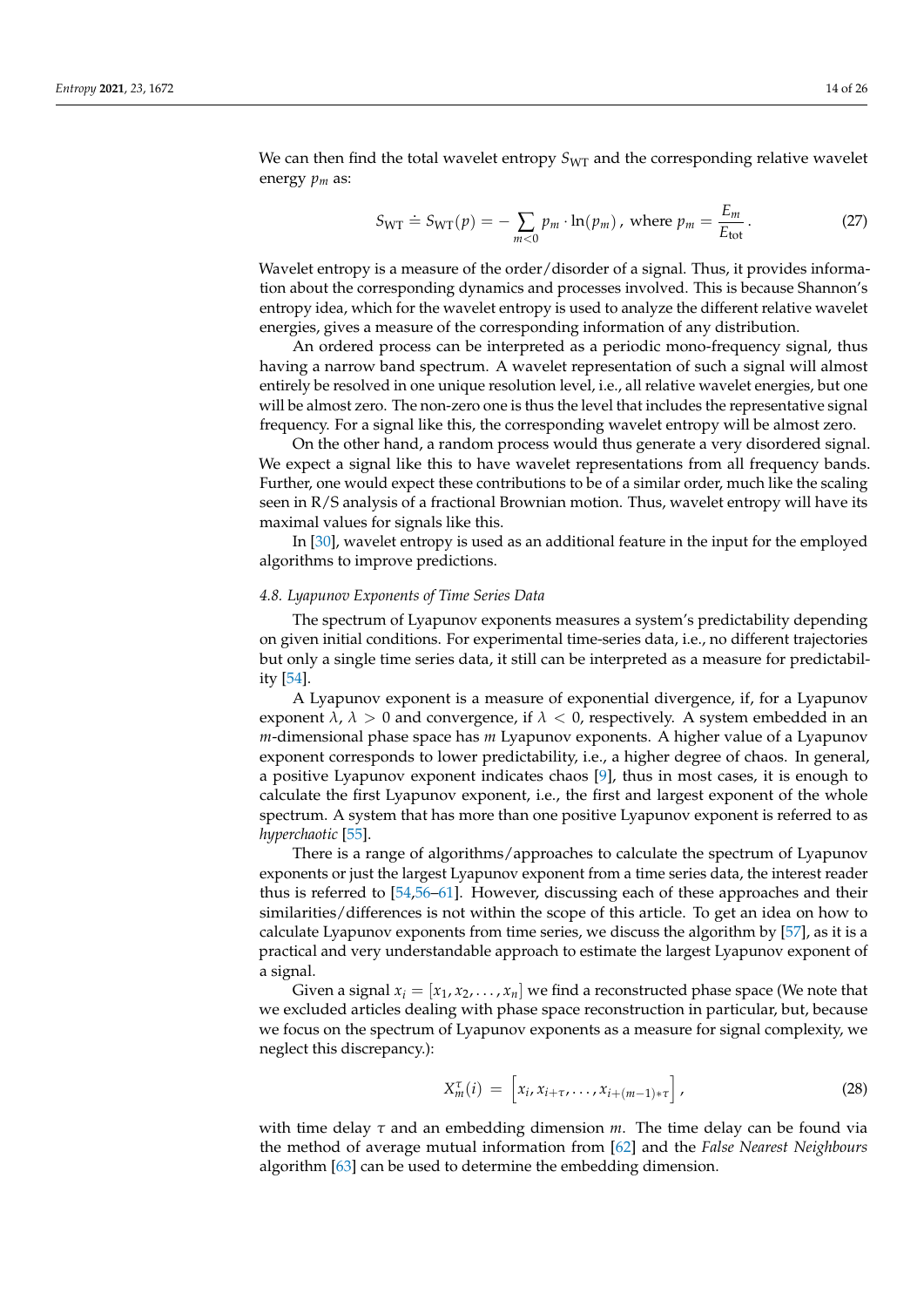$$
d_i(0) = \min_{X_m^{\tau}(j)} d(X_m^{\tau}(j), X_m^{\tau}(i)).
$$
\n(29)

Thus, one finds the initial distance from the *j*th point to its nearest neighbor. Further, this algorithm is constrained, such that the nearest neighbors have a temporal separation which is greater than the mean period of the time series. The estimated largest Lyapunov exponent  $\lambda_1$  then is the mean rate of separation of these nearest neighbors and is obtained from:

$$
d_j(i) \approx C_j e^{\lambda i(\Delta t)}\,,\tag{30}
$$

with *C<sup>j</sup>* being the initial separation. Taking the logarithm thus yields:

$$
\ln(d_j(i)) = \ln(C_j) + \lambda_1 i(\Delta t), \qquad (31)
$$

where  $\Delta t$  is the sampling period of the time series. The corresponding distance  $d_i(i)$ describes the distance between the *j*th pair of nearest neighbors after *i* discrete time steps. This can be interpreted as a set of approximately parallel lines, whereas the corresponding slope is roughly proportinal to the Largest Lyapunov Exponent  $\lambda_1$ . The largest LYapunov exponent is then estimated using a least-squares fit to an averaged line defined as:

$$
y(i) = \frac{1}{\Delta t} \langle \ln(d_j(i)) \rangle.
$$
 (32)

Here  $\langle \cdot \rangle$  is the average over all values of *j*. This averaging allows an accurate evaluation of *λ* for short and noisy data.

In [\[7\]](#page-23-1), the spectrum of Lyapunov exponents is used to analyze all the data under study, and the corresponding fractal interpolated data sets.

The spectrum of Lyapunov exponents is also used as filters for LSTM ensemble predictions in [\[33\]](#page-23-27).

#### <span id="page-14-0"></span>*4.9. Fisher's Information*

As a measure of signal complexity, Fisher's information is the amount of information extracted from a set of measurements, i.e., the quality of the measurements [\[64\]](#page-24-19). Another interpretation would be to use Fisher's information to measure the order/disorder of a system or phenomenon. It is further well suited to investigate non-stationary and complex signals.

Given a signal  $|x_1, x_2, \ldots, x_n|$  we can find a discrete version of Fisher's information. Here, the first step is to construct embedding vectors:

$$
\vec{y}(i) = \left[x_i, x_{i+\tau}, \dots, x_{i+(d_E-1)*\tau}\right],
$$
\n(33)

with a fixed time delay  $\tau$  and a corresponding embedding dimension  $d_E$ . The so constructed embedding space, as a matrix, is:

$$
Y = [\vec{y}(1), \vec{y}(2), \dots, \vec{y}(N - (d_{E} - 1)\tau)]^{T}.
$$
 (34)

The next step then is to perform a single value decomposition on this matrix [\[65\]](#page-24-20). This yields a total of *M singular values σ*. We can then find normalized singular values as:

$$
\bar{\sigma}_i = \frac{\sigma_i}{\sum_{j=1}^M \sigma_j} \,. \tag{35}
$$

Finally, Fisher's Information then is:

$$
I_{\text{Fisher}} = \sum_{i=1}^{M-1} \frac{[\bar{\sigma}_{i+1} - \bar{\sigma}_i]^2}{\bar{\sigma}_i}.
$$
 (36)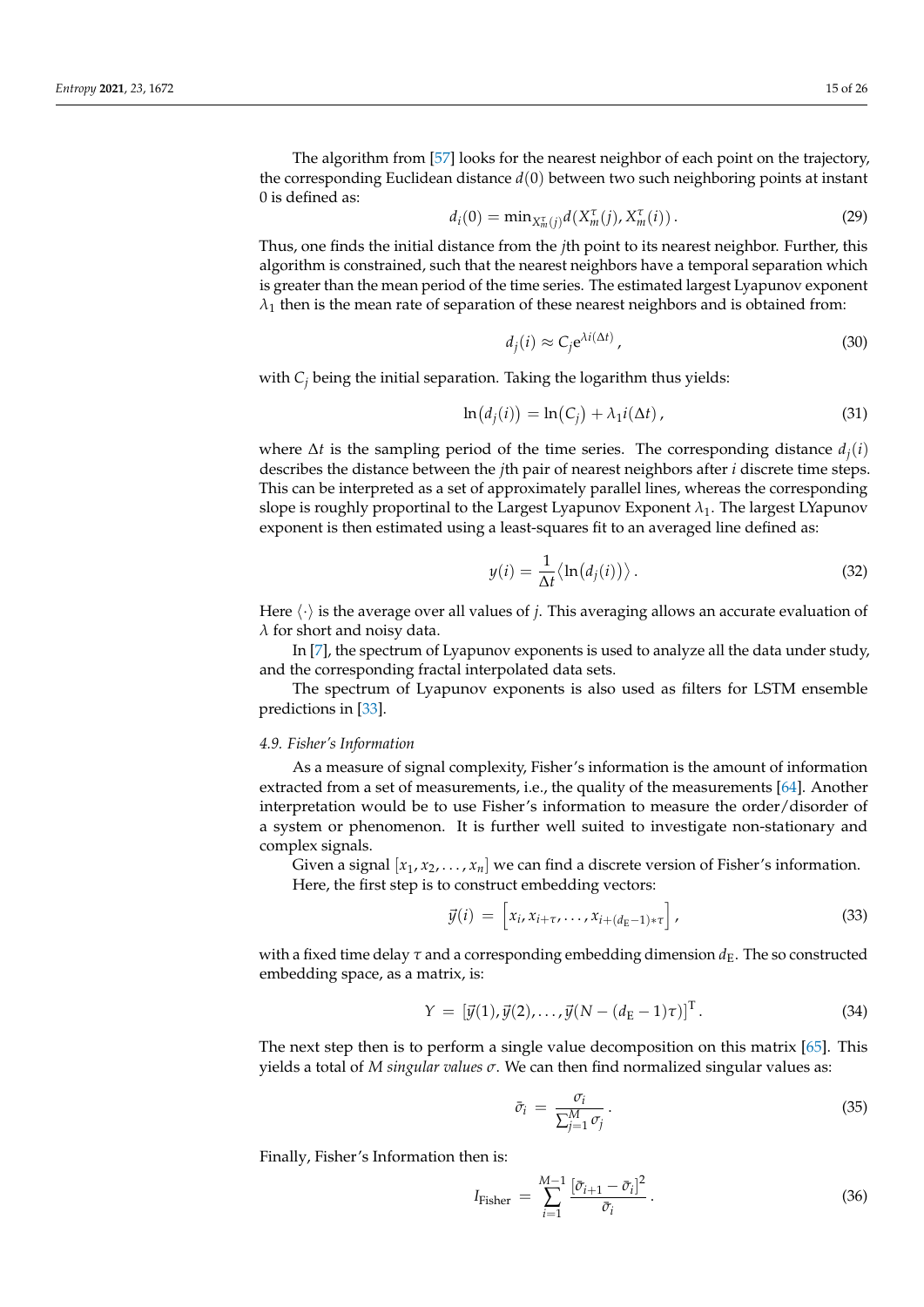As given above, Fisher's information requires two parameters, first the time delay, which can be found using the calculation of the average mutual information from [\[62\]](#page-24-17) for the time delay and for the embedding dimension the *False Nearest Neighbours* algorithm [\[63\]](#page-24-18) can be used (There are more methods to determine a correct phase space embedding, but as a phase space reconstruction is not the focus of this article we refer to the given ones as they are the most famous ones.). Thus, constructing a phase space embedding of the signal.

Fisher's information is used in [\[33\]](#page-23-27) to filter LSTM ensemble predictions and to discuss all data under study.

#### *4.10. SVD Entropy*

SVD entropy is an entropy measure based on a single value decomposition [\[65\]](#page-24-20), of a corresponding embedding matrix, thus similar to Fisher's information (Section [4.9\)](#page-14-0).

It can be used to assess the predictability of stock market data, as done in [\[66](#page-24-21)[,67\]](#page-24-22).

To calculate SVD entropy, one constructs an embedding space for a signal  $[x_1, x_2, \ldots, x_n]$ with corresponding embedding vectors as [\[68\]](#page-24-23):

$$
\vec{y}(i) = \left[x_i, x_{i+\tau}, \dots, x_{i+(d_E-1)*\tau}\right],
$$
\n(37)

with a corresponding embedding dimension  $d_E$  and time delay  $\tau$ . The time delay can be found using the calculation of the average mutual information from [\[62\]](#page-24-17) and the embedding dimension can be found by employing the *False Nearest Neighbours* algorithm [\[63\]](#page-24-18) (There are more methods to determine a correct phase space embedding, but as a phase space reconstruction is not the focus of this article we refer to the given ones as they are the most famous ones.). Thus, constructing a phase space embedding of the signal, represented by a matrix:

$$
Y = [\vec{y}(1), \vec{y}(2), \dots, \vec{y}(N - (d_E - 1)\tau)]^{T}.
$$
 (38)

The next step is then to perform a single value decomposition [\[65\]](#page-24-20), on this matrix to get *M* singular values  $\sigma_1, \ldots, \sigma_M$ , i.e., the singular spectrum. A corresponding normalized spectrum of singular values is then found via:

$$
\bar{\sigma}_i = \frac{\sigma_i}{\sum_{j=1}^M \sigma_j} \,. \tag{39}
$$

And finally, using the concept of Shannon's entropy (see Section [4.6\)](#page-11-0) yields SVD entropy as:

$$
H_{\rm SVD} = \sum_{i=1}^{M} \bar{\sigma}_i \log_2 \bar{\sigma}_i.
$$
 (40)

SVD entropy is used in [\[33\]](#page-23-27) to filter LSTM ensemble predictions and to discuss all data under study.

### *4.11. Some Honorably Mentions for Measures of Signal Complexity*

Furthermore, we want to give a list of other complexity measures, that from the authors' point of view, make sense to be combined with machine learning approaches in one of the discussed ways (see Section [6\)](#page-20-0).

• Generalized Hurst Exponent:

The *generalized Hurst exponents* method is a tool to study the scaling properties of the data, and it is a generalization of the approach from Section [4.1.](#page-6-1) Note that the *generalized Hurst exponent H*(*q*), contrary to the regular Hurst exponent, depends on a variable *q*, which means it is associated with the *q*th order moment of the distribution of the increments [\[69\]](#page-24-24).

• Generalized Fractal Dimension: One can then find a connection between the Rényi entropy (see Section [4.5\)](#page-10-0) and a *generalized fractal dimension Dq*. Following [\[48\]](#page-24-7):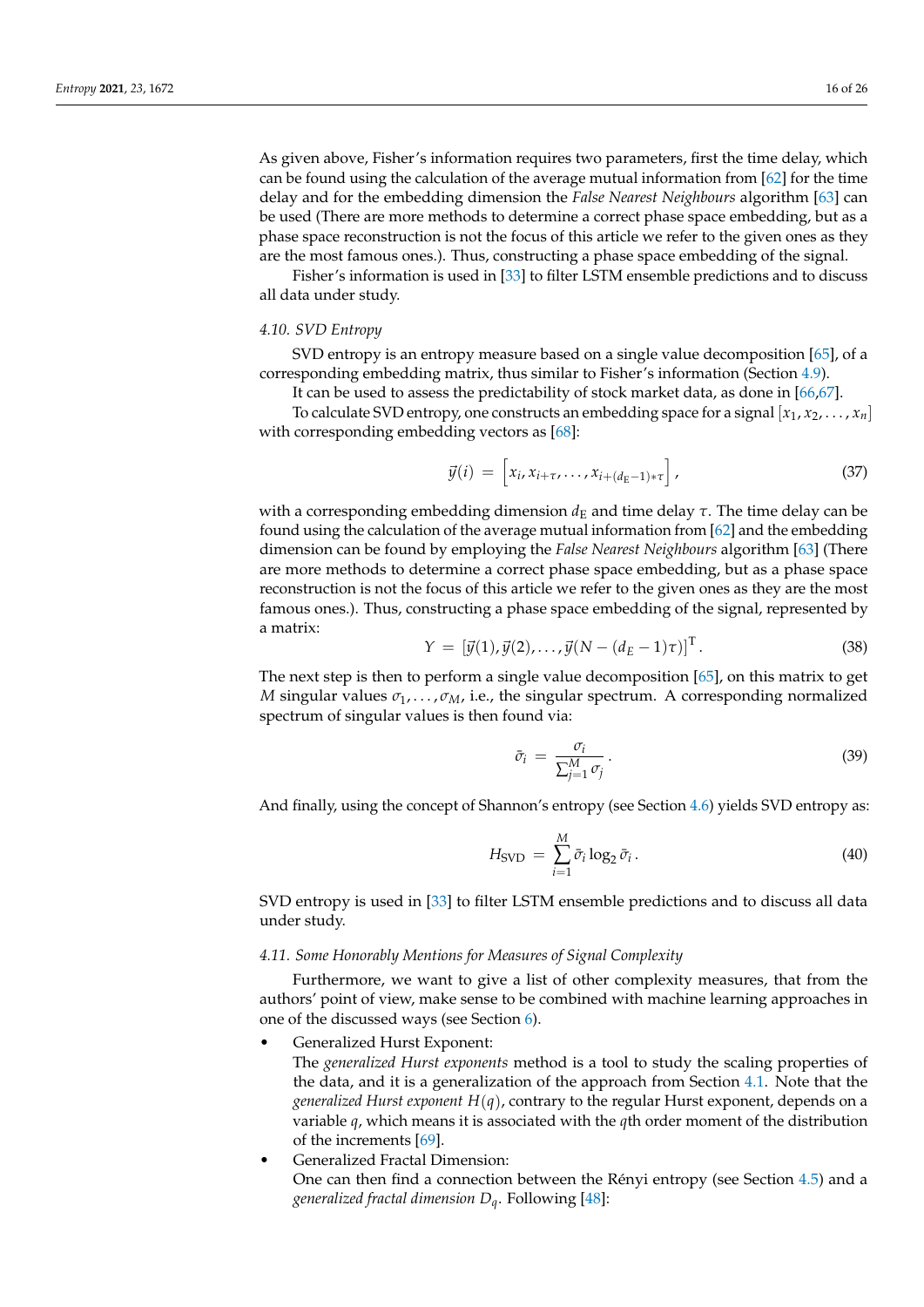$$
S_q(r) = D_q \log_b r, \qquad (41)
$$

where  $S_q(r)$  is the *Rényi entropy* of order *q*, whereas  $q \ge 1$  (for  $q \to 1$  as a limit).  $D_q$ is the corresponding generalized fractal dimension of order *q*, *b* is the base of the logarithm and *r* is the size of the cells of the embedding. For the generalized fractal dimension, we thus compute the probability with which the data points fall into the *i*-th cell.

• Approximate Entropy (ApEn):

*Approximate entropy* was initially developed by Steve M. Pincus to analyze medical data [\[70\]](#page-24-25) and afterwards adapted to general biologic network systems [\[71\]](#page-24-26). Later it spread it's applications into various fields including finance [\[72\]](#page-24-27) and psychology [\[73\]](#page-24-28). The motivation for this is that many approaches to calculate the entropy of a time series require huge data sets and cannot handle noisy data sets. *ApEn* assigns a nonnegative number to a time series, where larger values indicate a greater randomness apparent in the process. From a statistical point of view, *ApEn* can be seen as an ensemble parameter of process auto-correlation, i.e., smaller values correspond to greater positive auto-correlation, larger values indicate greater independence.

• Sample Entropy (SampEn):

Like Approximate entropy, sample entropy is a measure of complexity [\[72\]](#page-24-27). The difference to *ApEn* is that it does not include self-similar patterns and that it does not depend on the length of the data set.

• Range Entropy (RangeEn):

The basic idea behind *ApEn* and *SampEn* is to calculate the Chebyshev distance between two state vectors in the reconstructed *m*-dimensional phase space [\[74\]](#page-24-29). However, this is limited because these formulations do not have upper limits.

## <span id="page-16-0"></span>**5. Machine Learning Methods**

In this section, we briefly discuss the used Machine Learning approaches. Note that, when we refer to machine learning approaches, we mean all sorts of data-based prediction/regression/classification algorithms that occurred in the listed research, such as k-nearest neighbors, Random Forest, Artificial Neural Networks, fuzzy Logic approaches, etc. Further, as there was a significant amount of papers featuring neural network approaches with varying architectures, we collected all of the neural network approaches together and again briefly discuss the employed architectures in the neural network context.

#### *5.1. k Nearest Neighbours (kNN)*

k nearest neighbours (kNN) [\[75\]](#page-25-0) is a model-free algorithm for classification and regression. Like the name says, values or classes are predicted based on the *k* nearest neighbors, i.e., which class is dominant within these data points.

In [\[24\]](#page-23-18), kNN, among other algorithms, is used to predict stock market data. Further, R/S analysis is used to identify non-random regions within the data.

#### *5.2. Decision Trees*

Decision trees are an algorithm for classification and regression that can be understood as that a tree-like structure to sort all occurring scenarios, thus containing only conditional control statements [\[76\]](#page-25-1). In [\[24\]](#page-23-18), Decision Trees, among other algorithms, are used to predict stock market data. Further, R/S analysis is used to identify non-random regions within the data.

## *5.3. Random Forest*

Random Forest [\[77\]](#page-25-2), is an ensemble learning method for classification and regression analysis based on decision trees. The basic idea is to generate an ensemble of decision trees using bagging and later combine the results. The Idea of Bagging is to train many weak learners on the same data set and combine the result.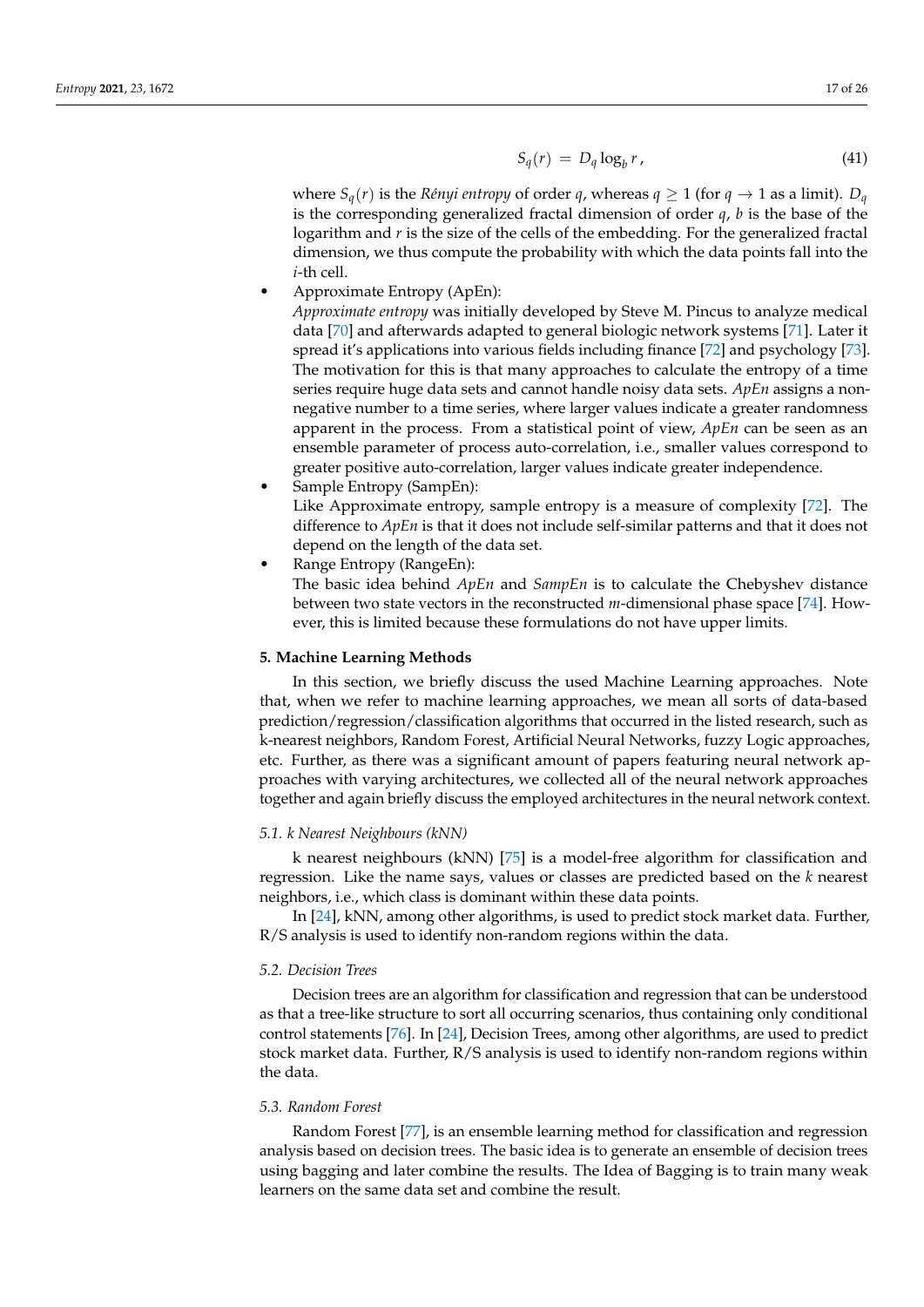In [\[27\]](#page-23-21), Random Forest, among other approaches, is used for electricity load forecasting. Furthermore, Shannon's entropy is employed for feature selection.

Random Forest, among other algorithms, is used in [\[28\]](#page-23-22) in conjunction with R/S analysis to predict stock market movement.

Two similar Random Forest algorithms are used in [\[17\]](#page-23-11) to forecast different exchange rates. Furthermore, R/S analysis and the fractal dimension are used to analyze the data for predictability.

Random Forest, among other approaches, is used in [\[32\]](#page-23-26) to predict the direction of US stocks. Here Effective Transfer entropy (ETE Section [4.4\)](#page-9-0) is used as an additional feature to improve predictions.

#### *5.4. Tree Based Extreme Gradient Boosting (XGBoost)*

E**X**treme **G**radient **Boost**ing (XGBoost) is a tree based algorithm. The term *boosting* refers to combining the results of many weak predictions to a strong one, i.e., an ensemble of weak classifiers. Here, the selection of weak classifiers has to be optimized. Further, boosting is generalizable by allowing optimization of an arbitrary differentiable loss function.

XGboost was first proposed in [\[78\]](#page-25-3) as part of greedy function approximations. Nowadays, the standard decision tree-based ensemble method was developed by [\[79\]](#page-25-4).

In [\[32\]](#page-23-26), XGBoost among other approaches was used together with Effective Transfer Entropy (ETE, see Section [4.4\)](#page-9-0) to predict the direction of US stocks.

### *5.5. Logistic Regression*

Logistic regression is a tool for regression analysis very similar to linear regression, but instead of a linear function, one employs a sigmoid function [\[80\]](#page-25-5). Logistic regression is useful for binary or multinomial dependent variables.

In [\[32\]](#page-23-26), a Logistic Regression among other approaches was used together with Effective Transfer Entropy (ETE, see Section [4.4\)](#page-9-0) to predict the direction of US stocks.

## *5.6. Support Vector Machines*

The basic idea of Support Vector Regression [\[81](#page-25-6)[,82\]](#page-25-7) is to perform linear regression in a high-dimensional feature space using the kernel-trick, i.e., employing kernel functions. Thus, a linear model in the new space can represent a non-linear model in the original space. Support Vector machines and/or regression was first proposed in [\[83\]](#page-25-8).

As previously mentioned, we map the input onto a high-dimensional feature space. Here one uses non-linear mappings to represent non-linear separations in the original space, i.e., one constructs an optimally separating hyperplane. The data points on each side of the hyperplane thus have a distance to the hyperplane. The smallest of these distances is called the margin of separation, and we will refer to the margin of the optimal hyperplane as *q* and the corresponding data points are called the *support vectors*. All other training examples are irrelevant for defining the class boundaries. SVM thus finds that particular linear model, i.e., the *maximum margin hyperplane*.

In [\[26\]](#page-23-20), support vector machines are used together with a feature selection method based on the fractal dimension to predict the direction of stock indices on a daily basis.

Several approaches, among them, support vector machines, are used in [\[28\]](#page-23-22) to predict stock market movement. Furthermore, R/S analysis is employed to test for market efficiency.

In [\[31\]](#page-23-25), different forecast methodologies such as SVM are used to predict stock market behavior. Furthermore, Shannon's entropy, Rényi entropy, and the Hurst exponent were used as additional features to improve the algorithm.

#### *5.7. Multi-Linear Regression*

Multilinear regression is the generalization of the standard linear regression model for multiple of dependent and independent variables [\[84](#page-25-9)[,85\]](#page-25-10). It can be used to predict, e.g.,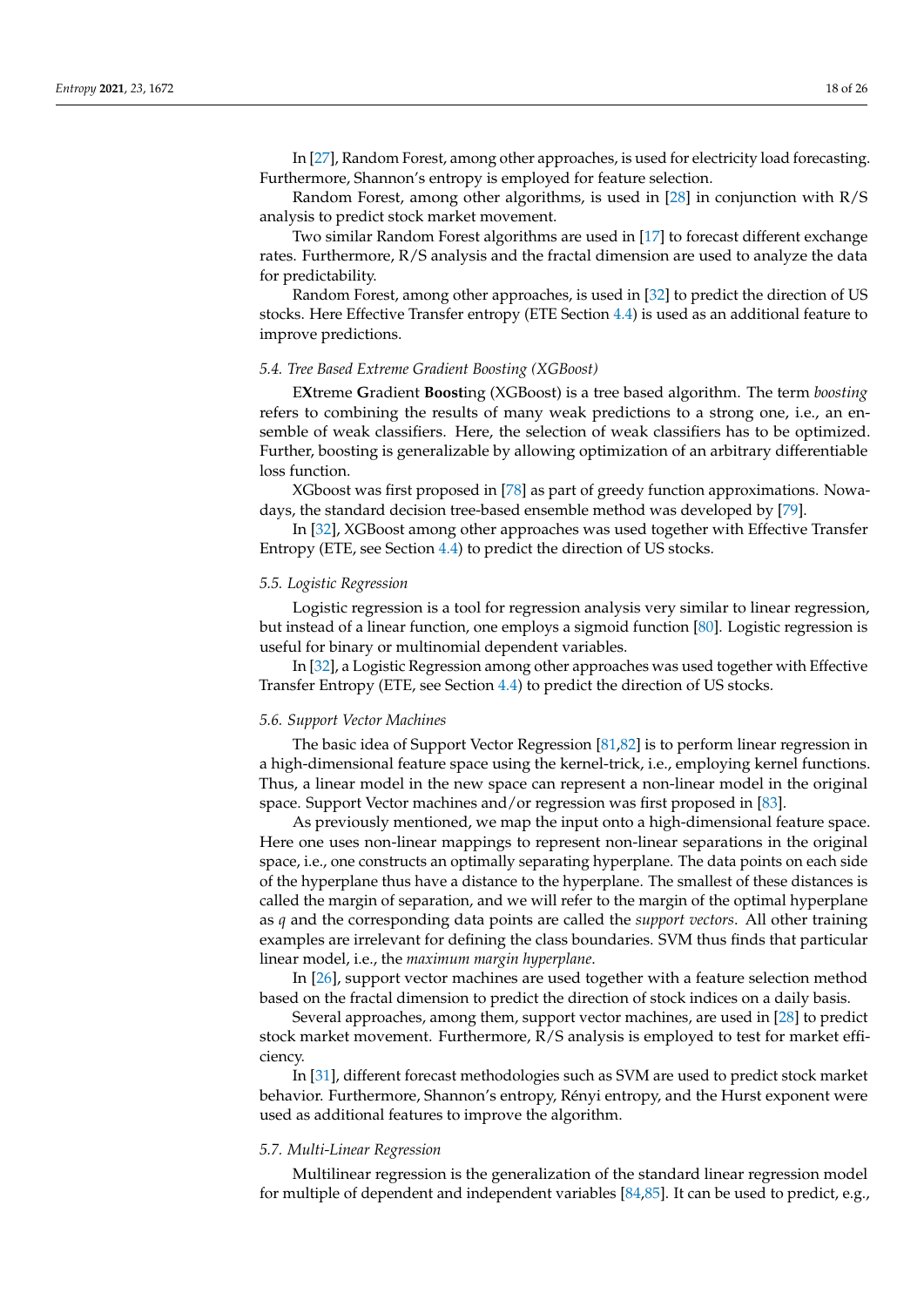prices. The basic idea is to find the correlation between two factors, i.e., the dependent and the independent variables. The corresponding assumption here is that the conditional mean function is linear.

In [\[31\]](#page-23-25) mulit-linear regression and other approaches are used to predict stock market behavior. Furthermore, Shannon's entropy, Rényi entropy, and the Hurst exponent were used as additional features to improve the forecasts. Ref [\[16\]](#page-23-10) uses Multi-linear regression in addition to neural networks to predict the U.S./Mexico exchange rate. Furthermore, the fractal dimension of the time series data under study is used to analyze and improve the fuzzy logic approach.

## *5.8. Fuzzy Logic Learning Approaches*

There exists a variety of fuzzy logic-based prediction methods, such as adaptive neurofuzzy inference systems (ANFIS [\[86\]](#page-25-11)), Dynamic Evolving Neural-Fuzzy Inference System (DENFIS [\[87\]](#page-25-12)), or Fuzzy Inductive Reasoning, (FIR [\[88\]](#page-25-13)). All of these approaches can be broken down to the fuzzification of the data under study and learning rules, or train an algorithm, such as a neural network, based on these fuzzy sets, and then make predictions with the so learned behavior [\[89\]](#page-25-14).

The work in [\[16\]](#page-23-10) builds fuzzy rules based on both the actual time series data and the corresponding fractal dimension of the observed object to predict the data under study.

In [\[27\]](#page-23-21), FIR, among other approaches, is used for electricity load forecasting. Furthermore, Shannon's entropy is employed for feature selection.

Both ANFIS and DENFIS are used in [\[28\]](#page-23-22) in conjunction with R/S analysis to predict stock market movement.

#### *5.9. Artificial Neural Networks*

One of today's most common approaches to predict time series are artificial neural networks (ANNs) [\[90\]](#page-25-15). Artificial neural networks (sometimes just neural networks) are learning algorithms that emerged from the idea of human or animal brains. As such, they are constituted of connected neurons. Here, the way how they are connected is crucial for tasks they are employed for. Each neural network consists of an input layer, hidden layers, and an output layer. For our research, we categorize the mentioned applications into two types of neural networks. First, feed-forward neural networks, i.e., neural networks that are connected in a non-cyclic way, and recurrent neural networks, which are connected cyclically, i.e., the input and output or sub-parts of the network are connected such that the neurons form loops [\[91\]](#page-25-16).

Further, the neurons have specific (non-linear) activation functions and are controlled by adjusting weights for each neuron. Thus, the learning process constitutes of adjusting and readjusting the weights on each neuron, through, e.g., backpropagation [\[92\]](#page-25-17).

### 5.9.1. Feed Forward Artificial Neural Networks

Feedforward neural networks are neural networks that are connected in a non-cyclic manner. The feed-forward neural network and its prototype, the multi-layer perceptron, were the first and most simple neural networks. Information propagates in only one direction, i.e., from input to output nodes.

Several different architectures for feed-forward artificial neural networks with backpropagation were tested in [\[19\]](#page-23-13), such as with one hidden layer or two hidden layers, to predict stock market data. Here the Hurst exponent was used to indicate predictability of the time series under study, i.e., a long-term memory.

The study in [\[16\]](#page-23-10) employs a three-layered feed-forward neural network with backpropagation to be tested against a combined fuzzy logic and fractal theory approach; further, the fractal analysis was applied to analyze all-time series that were to be predicted in this study.

In both [\[24,](#page-23-18)[27\]](#page-23-21) a standard three-layer feed-forward artificial neural network (one hidden layer) together with backpropagation was used to predict stock market data. In [\[24\]](#page-23-18),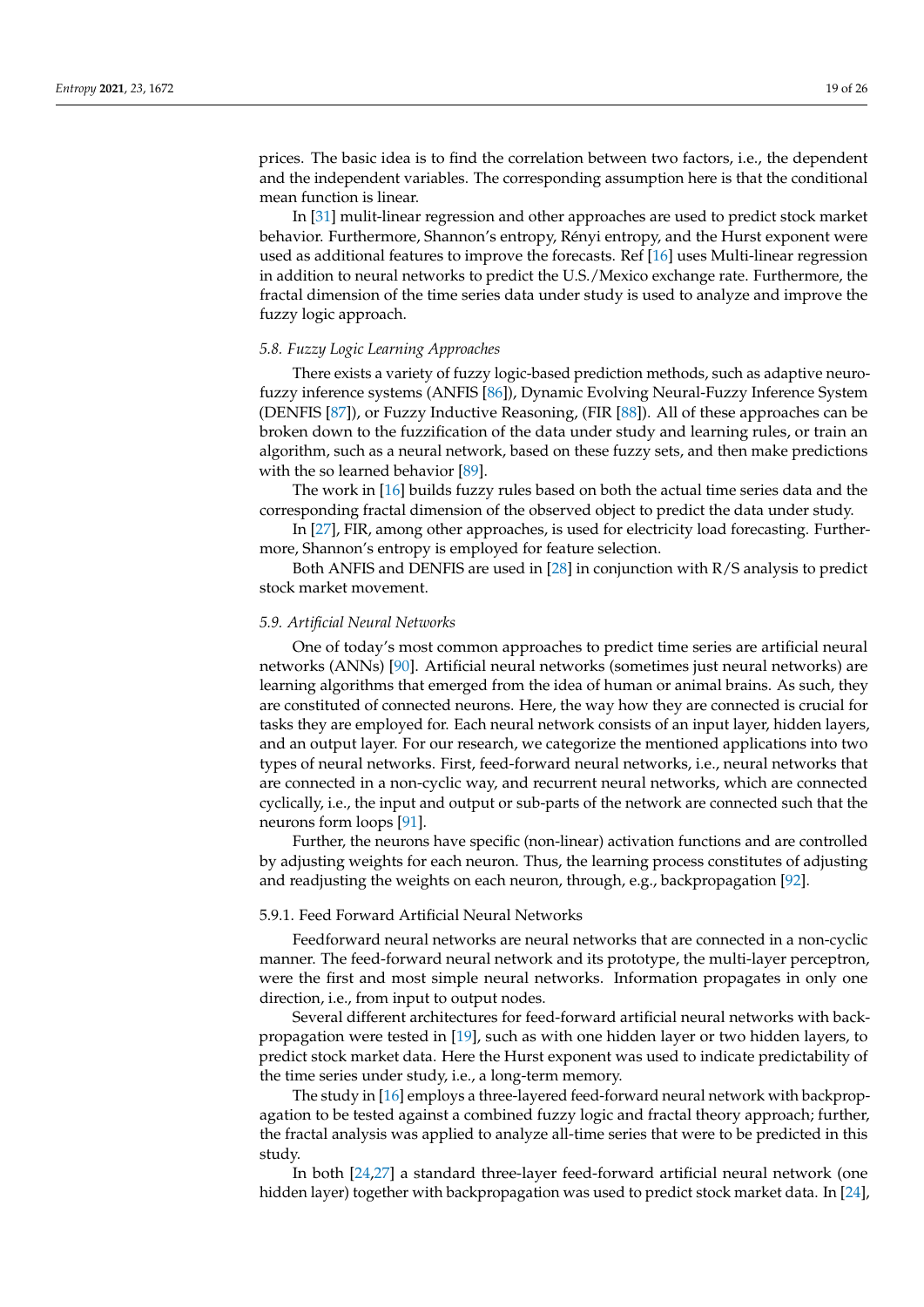the Hurst exponent was used to identify periods of time series that are easier to predict. Furthermore, in [\[27\]](#page-23-21) Shannon's entropy was used as a tool for feature selection.

Furthermore, in [\[31\]](#page-23-25) a feed-forward artificial neural network with backpropagation was used. Again, the researchers employed a standard architecture of a three-layered ANN, thus one input layer, one output layer, and one hidden layer. Here, combinations of the Hurst exponent, Shannon entropy, and Rényi entropy were used as additional features to improve stock market predictions. In [\[30\]](#page-23-24), again, a three-layered feed-forward artificial neural network was used to predict long-term trends of stock indices. Here wavelet entropy and the Hurst exponent were used as additional features for the algorithm to improve predictions.

Sometimes, or some types of feed-forward neural networks are referred to as Multi-Layer perceptrons. A multi-layer perceptron [\[90\]](#page-25-15), refers to simple feed-forward artificial neural networks. The standard architecture consists of three layers, an input layer, a hidden layer, and an output layer. In contrast, the hidden and the output layer both consist of neurons with non-linear activation functions.

In [\[32\]](#page-23-26), a MLP among other approaches was used together with Effective Transfer Entropy (ETE, see Section [4.4\)](#page-9-0) to predict the direction of US stocks. In [\[23\]](#page-23-17), an MLP is used together with the Hurst exponent to predict stock market data.

As it is very similar, we also discuss the cascade forward neural network in the context of feed-forward neural networks. The cascade forward neural network [\[93\]](#page-25-18), has the same architecture as a feed-forward neural network but has a connection from the input and every previous layer to the following layers.

In [\[30\]](#page-23-24), cascade forward neural networks are used together with R/S analysis and Wavelet entropy to improve forecasting for different time series data.

Another used architecture here is that of time-lagged neural networks. A time-lagged feed-forward neural network has a sliding time window as input. Thus, the input nodes (with the corresponding input) are ordered such that the input is a sequence. This architecture was used in [\[29\]](#page-23-23) in combination with the Hurst exponent. Here, the Hurst exponent was used to identify time series data for better predictability and financial returns.

Though referred to as a time-delay neural network, which is usually used for speech recognition, the basic architecture of the neural network used in [\[21\]](#page-23-15) is that of time-lagged neural networks. This research combines time-lagged neural networks with fractal analysis, e.g., Hurst exponent and fractal dimension, to predict stock price data. Here the fractal analysis improves the neural network architecture, i.e., tailor the input window.

Learning Vector Quantization (LVQ) is a supervised classification algorithm which can be used for classification and regression [\[94](#page-25-19)[,95\]](#page-25-20). It is a precursor of Kohonen's selforganizing maps [\[94\]](#page-25-19), and is thus also inspired by the self-organizing capabilities of neurons in the visual cortex. It is a two-layered feed-forward neural network that uses a competitive (winner-take-all) learning strategy. In [\[30\]](#page-23-24), (LVQ) was used, among other algorithms and by using the Hurst Exponent and wavelet entropy, to forecast financial time series data.

#### 5.9.2. Recurrent Artificial Neural Networks

Contrary to feed-forward neural networks are recurrent neural networks, where information can propagate in loops in the network. This architecture was specifically invented to learn temporal dynamic behavior, whereas speech recognition and time series prediction [\[96\]](#page-25-21), are exemplary applications.

In [\[20\]](#page-23-14), an artificial neural network with feedback connection, i.e., a recurrent neural network, was used to predict geomagnetic properties. Further, the local Hölder exponent was used as an additional feature to improve predictions.

In [\[23\]](#page-23-17), an elmann recurrent neural network was used, among other architectures, together with the Hurst exponent, to tailor the input windows of the algorithms.

In [\[25\]](#page-23-19), a recurrent neural network with embedded memory, i.e., a non-linear autoregressive model process with exogenous input (NARX), is used to forecast several different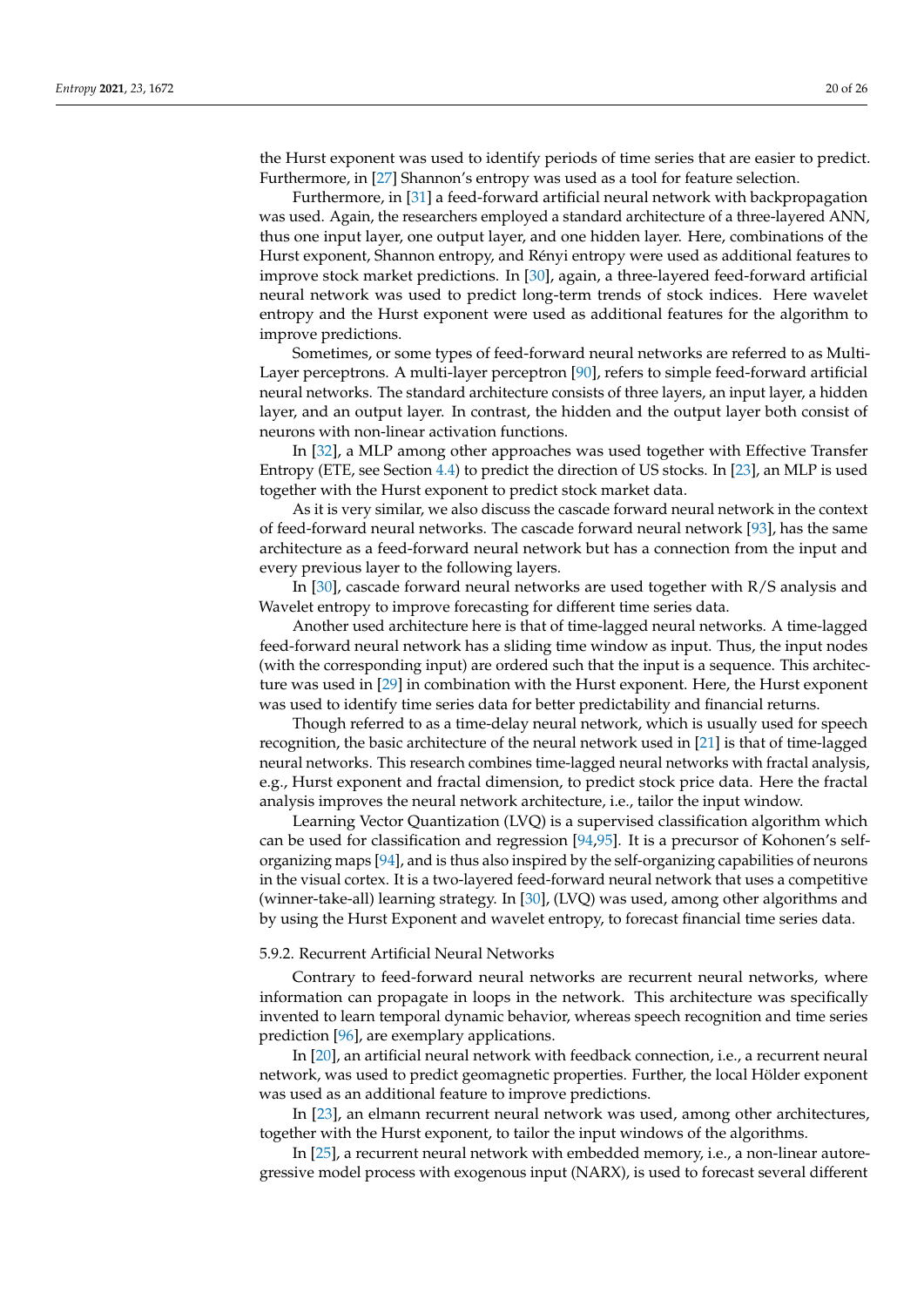time-series data. Furthermore, R/S analysis, i.e., the Hurst exponent, is used to indicate and verify the predictability of the neural network approach.

Ref [\[28\]](#page-23-22): A Jordan neural network [\[97\]](#page-25-22), was used among other approaches to predict stock market behavior. Furthermore, R/S analysis was employed to test for market efficiency.

A long short term memory (LSTM [\[98\]](#page-25-23)) recurrent neural network, among other other approaches is used in [\[32\]](#page-23-26) to predict the direction of US stocks. Here Effective Transfer entropy (ETE Section [4.4\)](#page-9-0) is used as an additional feature to improve predictions.

In [\[7\]](#page-23-1), a Hurst-exponent-based fractal interpolation is used to increase the data points of different time series data. These data are then forecast using a long short term memory (LSTM [\[98\]](#page-25-23)) recurrent neural network. The fractal interpolation, and the forecasts are analyzed using a three different complexity measures, i.e., the fractal dimension (Section [4.2\)](#page-8-0), the Hurst exponent (Section [4.1\)](#page-6-1) and the spectrum of Lyapunov exponents (Section [4.8\)](#page-13-0).

In [\[33\]](#page-23-27), a Hurst-exponent-based fractal interpolation is used to increase the data points of different time series data. Then ensemble predictions are produced using randomly parameterized LSTM neural networks. Furthermore, finally, these predictions are filtered using five different complexity measures, i.e., the spectrum of Lyapunov exponents, The Hurst exponent, Shannon's entropy, Fisher's information, and SVD entropy. Further, this article uses a single hidden layer LSTM, gated recurrent unit (GRU [\[99\]](#page-25-24)) and simple recurrent neural network as baseline predictions, i.e., to compare the ensemble results to.

#### <span id="page-20-0"></span>**6. Summary and Conclusions**

This review analyzed the applications of a combination of complexity measures and machine learning algorithms for time series prediction. We found a total of 18 publications fitting our criteria (defined in Section [2\)](#page-2-0).

Given the analysis discussed above, we found six types of combinations which we can sort all listed publications (Section [3\)](#page-3-0) into (A table summing up these findings can be found in Appendix [B\)](#page-22-5):

- 1. Complexity measures as an additional criterion for analysis: [\[7](#page-23-1)[,16](#page-23-10)[,17](#page-23-11)[,19](#page-23-13)[–33\]](#page-23-27)
- 2. Complexity measures to improve the architecture of the employed neural network/ algorithm: [\[21](#page-23-15)[,23\]](#page-23-17)
- 3. Complexity measures as additional features for machine learning algorithms: [\[16](#page-23-10)[,20](#page-23-14)[,30–](#page-23-24)[32\]](#page-23-26)
- 4. Complexity measures to find regions of increased predictability: [\[22,](#page-23-16)[24,](#page-23-18)[28](#page-23-22)[,29\]](#page-23-23)
- 5. Feature Selection using Complexity Measures: [\[26,](#page-23-20)[27,](#page-23-21)[29\]](#page-23-23)
- 6. Filtering predictions/ensembles using Complexity Measures: [\[33\]](#page-23-27)

The authors propose that combined approaches of machine learning and complexity measures have valuable contributions for both machine learning researchers and engineers as:

A complexity-based feature selection may save resources and improve the overall performance of the algorithm at hand.

An additional complexity feature can increase the accuracy of the algorithm at hand.

Analyzing the data and the predictions under study using complexity measures, one can argue for the quality of models based on their ability to recreate the complexity characteristics of the training data. Thus, the authors propose, complexity measures may become important for measuring the generalizability of models.

Models with higher accuracy and lower computational cost can be built taking into account the complexity of the data under study when designing the architecture of the algorithm, e.g., the neural network architecture.

Neural Network predictions can be sped up by circumventing the problem of finding the best set of hyper-parameters and instead choosingthe best predictions of different neural networks based on the complexity of the prediction.

Finding regions of increased predictability can yield higher returns for applications of machine learning in the finance sector.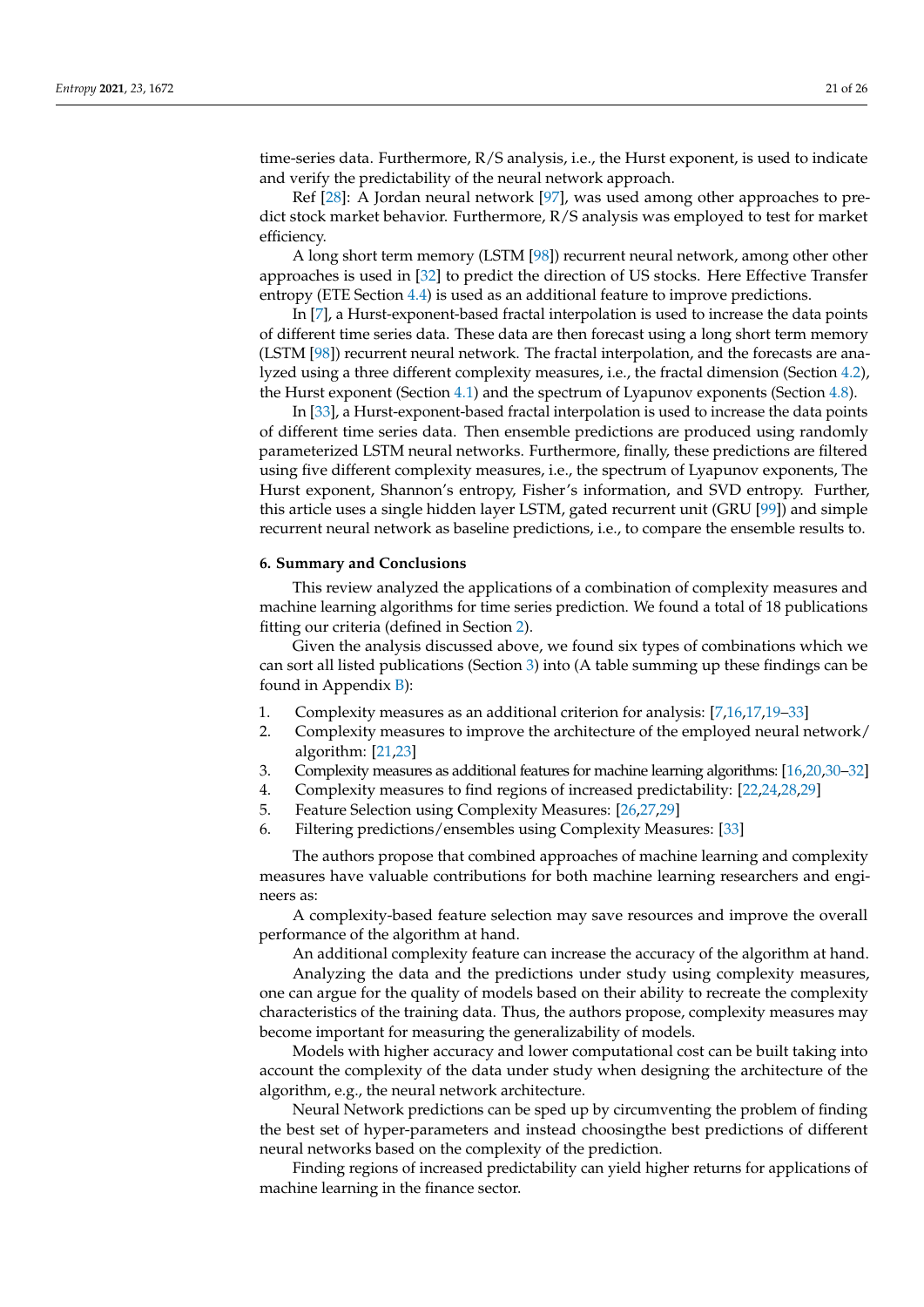Machine learning ensembles that are designed taking into account the complexity of the data under study may outperform today's machine learning ensemble approaches.

**Author Contributions:** Conceptualization, S.R.; Data curation, S.R.; Funding acquisition, T.N.; Investigation, S.R.; Methodology, S.R.; Project administration, T.N.; Resources, T.N.; Supervision, T.N.; Validation, S.R.; Visualization, S.R.; Writing—original draft, S.R.; Writing—review and editing, S.R. and T.N. All authors have read and agreed to the published version of the manuscript

**Funding:** Open Access Funding by TU Wien; The state of Lower Austria: Forum Morgen-01112018; FFG Project AI4Cropr, No. 877158.

**Institutional Review Board Statement:** Not applicable.

**Informed Consent Statement:** Not applicable.

**Data Availability Statement:** Not applicable.

**Acknowledgments:** The authors acknowledge the funding of the project "DiLaAg—Digitalization and Innovation Laboratory in Agricultural Sciences", by the private foundation "Forum Morgen", the Federal State of Lower Austria, by the FFG; Project AI4Cropr, No. 877158 and by TU Wien Bibliothek for financial support through its Open Access Funding Program. Open Access Funding by TU Wien.

**Conflicts of Interest:** The authors declare no conflict of interest.

### <span id="page-21-0"></span>**Appendix A. Measures of Signal Complexity: Summary Table**

The following table summarizes the assertions, the applicability and the advantages/disadvantages of all discussed complexity measures from Section [4.](#page-6-0)

| <b>Complexity Measure</b>                                    | Applicability                    | Assertion                                                             | Pros                                                                                                                                                                                                                             | Cons                                                                                                                                                                                                                                                                                                    |  |
|--------------------------------------------------------------|----------------------------------|-----------------------------------------------------------------------|----------------------------------------------------------------------------------------------------------------------------------------------------------------------------------------------------------------------------------|---------------------------------------------------------------------------------------------------------------------------------------------------------------------------------------------------------------------------------------------------------------------------------------------------------|--|
| The Hurst Exponent                                           | univariate<br>time series data   | persistency,<br>anti-persistency,<br>randomness                       | - only one parameter, i.e., the Hurst exponent<br>- Hurst exponent lives within a fixed range,<br>i.e., $H \in [0;1]$                                                                                                            | - average over all scales, i.e., blind to<br>multifractal behavior                                                                                                                                                                                                                                      |  |
| <b>Fractal Dimension</b><br>of a Signal                      | univariate<br>time series data   | persistency,<br>anti-persistency,<br>randomness,<br>sginal-complexity | - only one parameter, i.e., the fractal dimension<br>- The fractal dimension of a signal lives within a fixed<br>range, i.e., $d_F \in [1,2]$<br>- can be calculated from the Hurst exponent<br>via $d_F = 1 - H$                | - average over all scales, i.e., blind to<br>multifractal behavior<br>- if calculated from R/S analysis, it states<br>the same as the Hurst exponent<br>- many algorithms to choose from                                                                                                                |  |
| The Local Hölder<br>Exponent                                 | univariate<br>time series data   | regularity,<br>irregularity,<br>varying scaling<br>behavior           | - can identify regions of different scaling behavior,<br>i.e., multi-fractality                                                                                                                                                  | - varies from time step to time step<br>- overall no comparable classification of time<br>series data<br>- yields one Hölder exponent for every time step                                                                                                                                               |  |
| (Effective) Transfer<br>Entropy                              | multivariate<br>time series data | information<br>transfer between<br>time series data                   | - can detect non-linear Granger causal relationships<br>- effective transfer entropy compensates for noise and<br>non-stationarity                                                                                               | - only applicable between two time series data<br>- transfer entropy contains noise<br>- requires a large amount of data                                                                                                                                                                                |  |
| Rényi Entropy                                                | univariate<br>time series data   | diversity,<br>uncertainty,<br>randomness                              | - one can choose between weitghing events with<br>higher or lower probability by adjusting a parameter $q$                                                                                                                       | - not recommended for real-valued data<br>- requires and additional parameter q                                                                                                                                                                                                                         |  |
| Shannon's Entropy                                            | univariate<br>time series data   | diversity,<br>uncertainty,<br>randomness                              | - classical well understood complexity/information<br>measure                                                                                                                                                                    | - not recommended for real-valued data                                                                                                                                                                                                                                                                  |  |
| The Spectrum of<br>Lyapunov Exponents<br>of time series data | univariate<br>time series data   | predictability,<br>chaoticity,                                        | - for many applications, it is sufficient to consider the<br>largest Lyapunov exponent i.e., the first of the spectrum<br>- the spectrum of Lyapunov exponents can be used to<br>characterize the underlying dynamics of signals | - yields a spectrum of parameters<br>- computationally expensive<br>- only clearly defined for different trajectories<br>and not for univariate data<br>- for some algorithms a phase space embedding<br>of the time series under study is required, i.e.,<br>the embdding dimension and the time delay |  |
| Fisher's information                                         | univariate<br>time series data   | quality of<br>measurements,<br>order/disorder                         | - well suited for non-stationary and complex signals<br>- yields only parameter, i.e., the information content<br>of the data under study                                                                                        | - requires two additional parameters, the<br>embedding dimension and the time delay                                                                                                                                                                                                                     |  |
| <b>SVD</b> Entropy                                           | univariate<br>time series data   | predictability,<br>order/disorder                                     | - well suited for non-stationary and complex signals<br>- yields only parameter, i.e., the entropy of the data<br>under study                                                                                                    | - requires two additional parameters, the<br>embedding dimension and the time delay                                                                                                                                                                                                                     |  |
| Wavelet Entropy                                              | univariate<br>time series data   | order/disorder,<br>randomness                                         | - yields only one parameter, i.e., the wavelet entropy<br>of a signal<br>- provides information on underlying dynamics                                                                                                           | - wavelet transform needs be performed<br>beforehand<br>- one has to choose a wavelet representation of<br>a signal                                                                                                                                                                                     |  |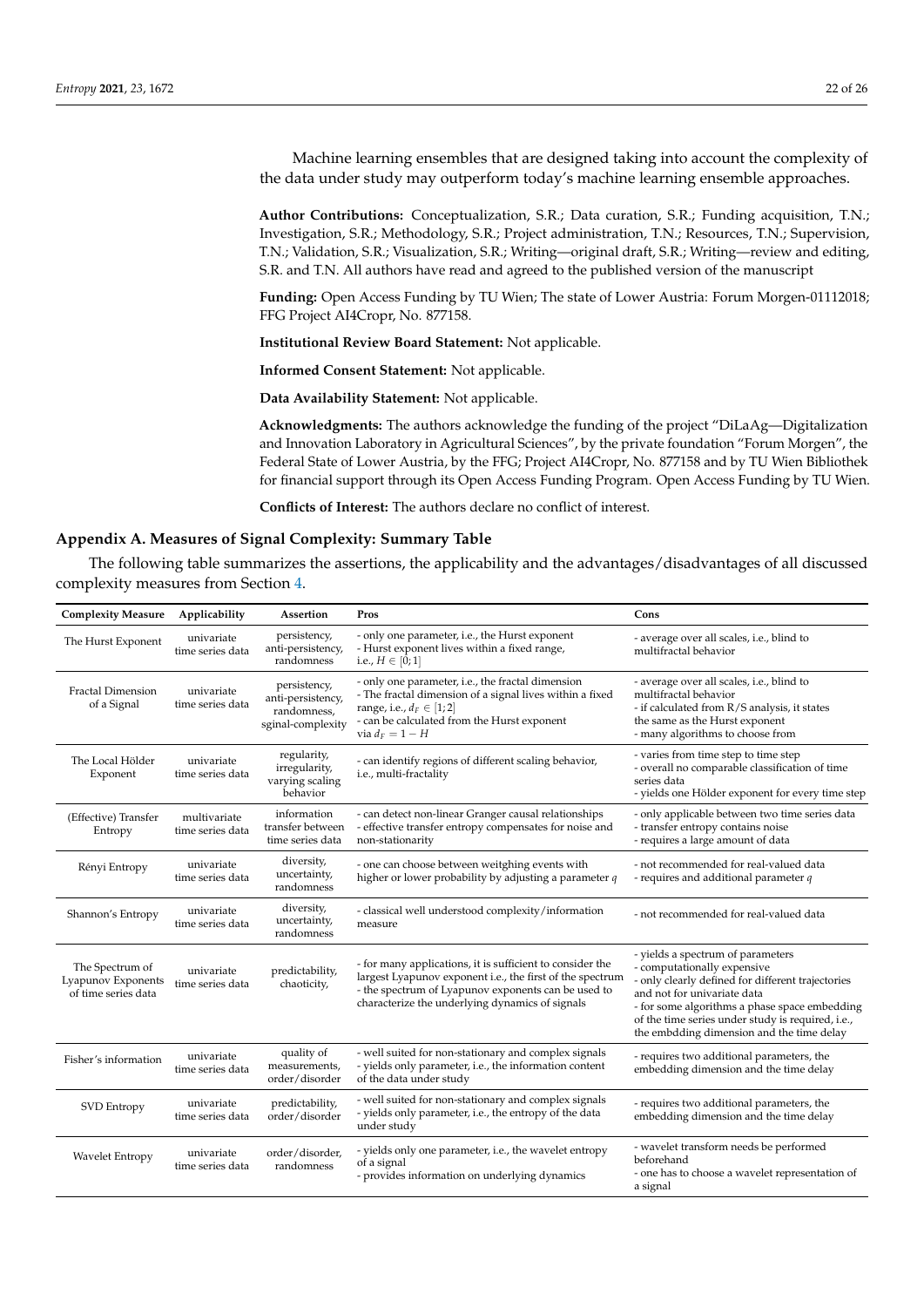## <span id="page-22-5"></span>**Appendix B. Results: Summary Table**

The following table summarizes our findings. The entries of the fourth column are sorted using the different approaches featured in Section [6.](#page-20-0)

| Publication | <b>Employed Complexity Measures</b>                                                                              | <b>Employed Machine Learning Algorithms</b>                                                                                                                    |              |
|-------------|------------------------------------------------------------------------------------------------------------------|----------------------------------------------------------------------------------------------------------------------------------------------------------------|--------------|
| $[19]$      | Hurst Exponent                                                                                                   | Feed Forward Neural Network                                                                                                                                    | 1            |
| $[16]$      | <b>Fractal Dimension</b>                                                                                         | Feed Forward Neural Network<br>Fuzzy Logic Approaches                                                                                                          | 1, 3         |
| $[20]$      | Local H <sup>®</sup> older Exponent                                                                              | Recurrent Neural Network                                                                                                                                       | 1, 3         |
| $[21]$      | Hurst Exponent, Fractal Dimension                                                                                | Time Delayed Neural Network                                                                                                                                    | 1, 2         |
| $[22]$      | Hurst Exponent                                                                                                   | Feed Forward Neural Network                                                                                                                                    | 1, 4         |
| $[23]$      | Hurst Exponent                                                                                                   | Feed Forward Neural Network<br><b>Recurrent Neural Network</b>                                                                                                 | 1, 2         |
| [24]        | Hurst Exponent                                                                                                   | Feed Forward Neural Network<br>k-nearest Neighbours<br>Decision Tree                                                                                           | 1,4          |
| $[25]$      | Nonlinear Autoregressive models with eXogenous input<br>Hurst exponent<br><b>Recurrent Neural Networks</b>       |                                                                                                                                                                | $\mathbf{1}$ |
| $[26]$      | <b>Fractal Dimension</b>                                                                                         | <b>Support Vector Machines</b>                                                                                                                                 | 1,5          |
| $[27]$      | Shannon's entropy                                                                                                | <b>Fuzzy Inductive Reasoning</b><br>Random Forest, Feed Forward Neural Network                                                                                 | 1, 5         |
| $[28]$      | Hurst Exponent, Fractal Dimension                                                                                | Adaptive Neuro-Fuzzy Inference System<br>Dynamic Evolving Neuro-Fuzzy Inference System<br>Recurrent Neural Network, Support Vector Regression<br>Random Forest | 1,4          |
| $[17]$      | Hurst Exponent, Fractal Dimension                                                                                | Random Forest                                                                                                                                                  | $\mathbf{1}$ |
| [29]        | Hurst exponent, Fractal Dimension                                                                                | Time Lagged Feed Forward Neural Network                                                                                                                        | 1, 4, 5      |
| [30]        | Hurst Exponent, Wavelet Entropy                                                                                  | Feed Forward Neural Network<br>Cascade Forward Neural Network<br>Learning Vector Quanitzation                                                                  | 1, 3         |
| $[31]$      | Hurst Exponent<br>Rényi entropy<br>Shannon's entropy                                                             | Multi-Linear Regression, Support Vector Regression<br>Feed Forward Neural Networks                                                                             | 1, 3         |
| $[32]$      | <b>Effective Transfer Entropy</b>                                                                                | Logistic Regression<br>Feed Forward Neural Network (MLP)<br>Random Forest, XGBoost<br>Long Short Term Memory Neural Network                                    | 1, 3         |
| $[7]$       | Hurst Exponent<br>The spectrum of Lyapunov exponents<br><b>Fractal Dimension</b>                                 | Long Short Term Memory Recurrent Neural Network                                                                                                                | $\mathbf{1}$ |
| [33]        | Hurst Exponent<br>The spectrum of Lyapunov exponents<br>Fisher's information<br>SVD entropy<br>Shannon's entropy | Long Short Term Memory Recurrent Neural Network                                                                                                                | 1,6          |

## **References**

- <span id="page-22-0"></span>1. Schmidt, J.; Marques, M.R.G.; Botti, S.; Marques, M.A.L. Recent advances and applications of machine learning in solid-state materials science. *NPJ Comput. Mater.* **2019**, *5*, 83. [\[CrossRef\]](http://doi.org/10.1038/s41524-019-0221-0)
- <span id="page-22-1"></span>2. Voyant, C.; Notton, G.; Kalogirou, S.; Nivet, M.L.; Paoli, C.; Motte, F.; Fouilloy, A. Machine learning methods for solar radiation forecasting: A review. *Renew. Energy* **2017**, *105*, 569–582. [\[CrossRef\]](http://dx.doi.org/10.1016/j.renene.2016.12.095)
- <span id="page-22-2"></span>3. Larrañaga, P.; Calvo, B.; Sanatana, R.; Bielza, C.; Galdiano, J.; Inza, I.; Lozano, J.A.; Armañanzas, R.; Santafé, G.; Pérez, A.; Robles, V. Machine learning in bioinformatics. *Brief. Bioinform.* **2005**, *7*, 86–112. [\[CrossRef\]](http://dx.doi.org/10.1093/bib/bbk007)
- <span id="page-22-3"></span>4. Rajkomar, A.; Dean, J.; Kohane, I. Machine Learning in Medicine. *N. Engl. J. Med.* **2019**, *380*, 1347–1358. [\[CrossRef\]](http://dx.doi.org/10.1056/NEJMra1814259)
- <span id="page-22-4"></span>5. Heaton, J.B.; Polson, N.G.; Witte, J.H. Deep Learning in Finance. *arXiv* **2016**, arXiv:1602.06561v3.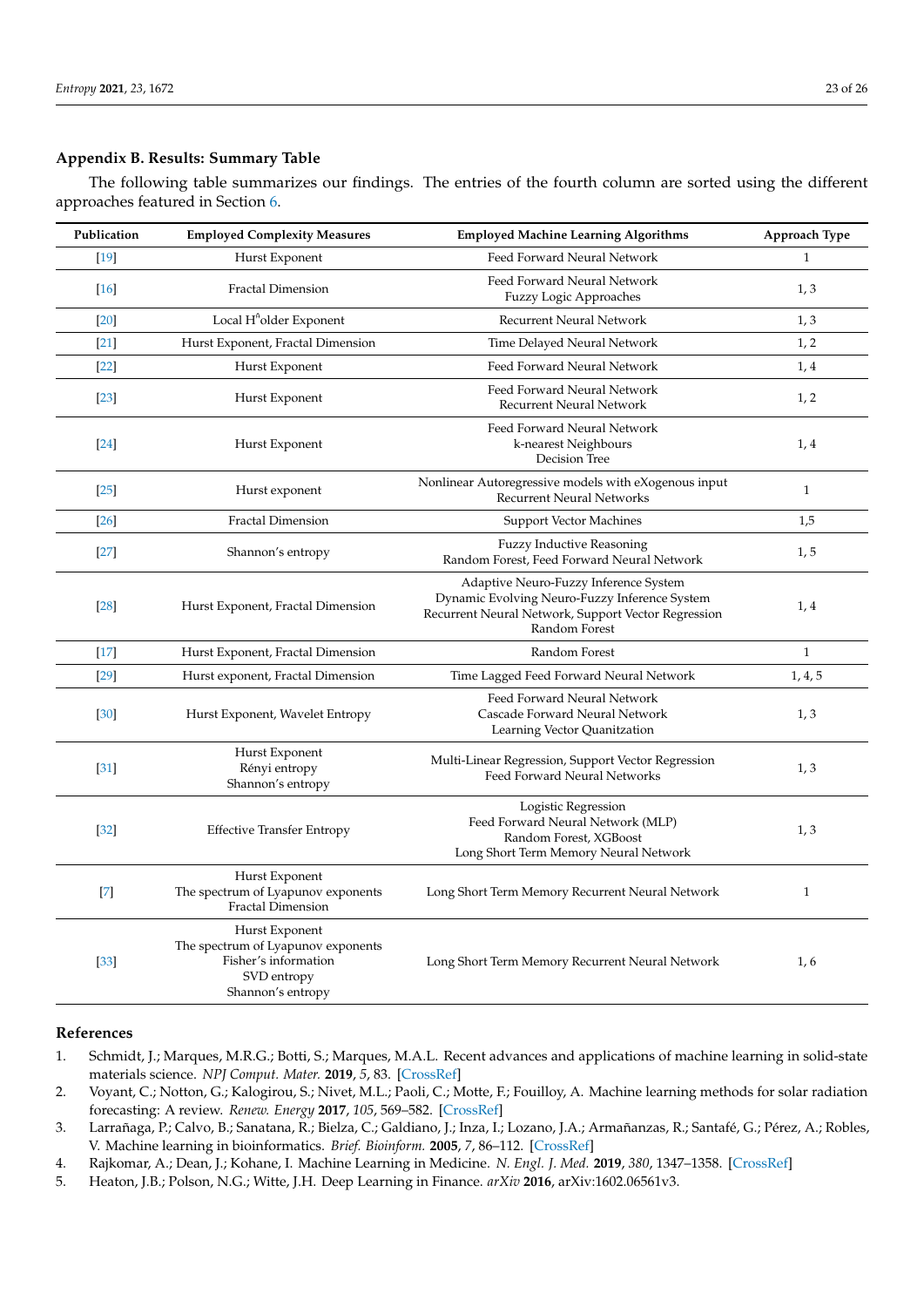- <span id="page-23-0"></span>6. Chlingaryan, A.; Sukkarieh, S.; Whelan, B. Machine learning approaches for crop yield prediction and nitrogen status estimation in precision agriculture: A review. *Comput. Electron. Agric.* **2018**, *151*, 61–69. [\[CrossRef\]](http://dx.doi.org/10.1016/j.compag.2018.05.012)
- <span id="page-23-1"></span>7. Raubitzek, S.; Neubauer, T. A fractal interpolation approach to improve neural network predictions for difficult time series data. *Expert Syst. Appl.* **2021**, *169*, 114474. [\[CrossRef\]](http://dx.doi.org/10.1016/j.eswa.2020.114474)
- <span id="page-23-2"></span>8. Friedrich, J.; Gallon, S.; Pumir, A.; Grauer, R. Stochastic Interpolation of Sparsely Sampled Time Series via Multipoint Fractional Brownian Bridges. *Phys. Rev. Lett.* **2020**, *125*, 170602. [\[CrossRef\]](http://dx.doi.org/10.1103/PhysRevLett.125.170602)
- <span id="page-23-3"></span>9. Henriques, T.; Ribeiro, M.; Teixeira, A.; Castro, L.; Antunes, L.; Costa Santos, C. Nonlinear Methods Most Applied to Heart-Rate Time Series: A Review. *Entropy* **2020**, *22*, 309. [\[CrossRef\]](http://dx.doi.org/10.3390/e22030309) [\[PubMed\]](http://www.ncbi.nlm.nih.gov/pubmed/33286083)
- <span id="page-23-4"></span>10. Mandelbrot, B.B. *Fractals and Scaling in Finance: Discontinuity, Concentration, Risk. Selecta Volume E*; Springer: New York, NY, USA, 1997.
- <span id="page-23-5"></span>11. Devynck, P.; Wang, G.; Antar, G.; Bonhomme, G. The Hurst exponent and long-time correlation. *Phys. Plasmas* **2000**, *7*, 1181–1183.
- <span id="page-23-6"></span>12. Sakai, K. *Nonlinear Dynamics and Chaos in Agricultural Systems*, 1st ed.; Elsevier Science: Amsterdam, The Netherlands, 2001.
- <span id="page-23-7"></span>13. Tsonis, A.A.; Elsner, J.B. Chaos, Strange Attractors, and Weather. *Bull. Am. Meteorol. Soc.* **1989**, *70*, 14–23. [\[CrossRef\]](http://dx.doi.org/10.1175/1520-0477(1989)070<0014:CSAAW>2.0.CO;2)
- <span id="page-23-8"></span>14. Fu, Q.; Liu, Y.; Li, T.; Liu, D.; Cui, S. Analysis of Irrigation Water Use Efficiency Based on the Chaos Features of a Rainfall Time Series. *Water Resour. Manag.* **2017**, *31*, 1961–1973. [\[CrossRef\]](http://dx.doi.org/10.1007/s11269-017-1624-7)
- <span id="page-23-9"></span>15. Chen, W.K.; Wang, P. Fuzzy Forecasting with Fractal Analysis for the Time Series of Environmental Pollution. In *Time Series Analysis, Modeling and Applications*; Springer: Berlin/Heidelberg, Germany, 2013, pp. 199–213. [\[CrossRef\]](http://dx.doi.org/10/ggcfsz)
- <span id="page-23-10"></span>16. Castillo, O.; Melin, P. Hybrid Intelligent Systems for Time Series Prediction Using Neural Networks, Fuzzy Logic, and Fractal Theory. *IEEE Trans. Neural Netw.* **2002**, *13*, 1395–1408. [\[CrossRef\]](http://dx.doi.org/10.1109/TNN.2002.804316)
- <span id="page-23-11"></span>17. Ghosh, I.; Chaudhuri, T.D. Fractal Investigation and Maximal Overlap Discrete Wavelet Transformation (MODWT)-based Machine Learning Framework for Forecasting Exchange Rates. *Stud. Microecon.* **2017**, *5*, 105–131. [\[CrossRef\]](http://dx.doi.org/10.1177/2321022217724978)
- <span id="page-23-12"></span>18. Raubitzek, S.; Neubauer, T. Machine Learning and Chaos Theory in Agriculture. *ERCIM News* **2020**, *2020*, *122*.
- <span id="page-23-13"></span>19. Yao, J.; Lim Tan, C.; Poh, H.L. Neural Networks for Technical Analysis: A Study on KLCI. *Int. J. Theor. Appl. Financ.* **1999**, *2*, 221–241. [\[CrossRef\]](http://dx.doi.org/10.1142/S0219024999000145)
- <span id="page-23-14"></span>20. Vörös, Z.; Jankovičová, D. Neural network prediction of geomagnetic activity: A method using local Hölder exponents. *Nonlinear Process. Geophys.* **2002**, *9*, 425–433. [\[CrossRef\]](http://dx.doi.org/10.5194/npg-9-425-2002)
- <span id="page-23-15"></span>21. Yakuwa, F.; Dote, Y.; Yoneyama, M.; Uzurabashi, S. Novel Time Series Analysis & Prediction of Stock Trading using Fractal Theory and Time Delayed Neural Net-work. In Proceedings of the IEEE SMC'03 2003 IEEE International Conference on Systems, Man and Cybernetics. Conference Theme-System Security and Assurance (Cat. No.03CH37483), Washington, DC, USA, 5–8 October 2003. [\[CrossRef\]](http://dx.doi.org/10/bdkjvs)
- <span id="page-23-16"></span>22. Qian, B.; Rasheed, K. Hurst exponent and financial market predictability. In Proceedings of the 2nd IASTED International Conference on Financial Engineering and Applications, Berkeley, CA, USA, 24–26 September 2004; pp. 203–209.
- <span id="page-23-17"></span>23. Selvaratnam, S.; Kirley, M. Predicting Stock Market Time Series Using Evolutionary Artificial Neural Networks with Hurst Exponent Input Windows. In *Australasian Joint Conference on Artificial Intelligence*; Lecture Notes in Computer Science; Springer: Berlin/Heidelberg, Germnay, 2006; Volume 4304, pp. 617–626. [\[CrossRef\]](http://dx.doi.org/10.1007/11941439_66)
- <span id="page-23-18"></span>24. Qian, B.; Rasheed, K. Stock market prediction with multiple classifiers. *Appl. Intell.* **2007**, *26*, 25–33. [\[CrossRef\]](http://dx.doi.org/10.1007/s10489-006-0001-7)
- <span id="page-23-19"></span>25. Diaconescu, E. The use of NARX neural networks to predict chaotic time series. *WSEAS Trans. Comput. Res.* **2008**, *3*, 182–191.
- <span id="page-23-20"></span>26. Ni, L.P.; Ni, Z.W.; Gao, Y.Z. Stock trend prediction based on fractal feature selection and support vector machine. *Expert Syst. Appl.* **2011**, *38*, 5569–5576. [\[CrossRef\]](http://dx.doi.org/10.1016/j.eswa.2010.10.079)
- <span id="page-23-21"></span>27. Jurado, S.; Nebot, À.; Mugica, F.; Avellana, N. Hybrid methodologies for electricity load forecasting: Entropy-based feature selection with machine learning and soft computing techniques. *Energy* **2015**, *86*, 276–291. [\[CrossRef\]](http://dx.doi.org/10.1016/j.energy.2015.04.039)
- <span id="page-23-22"></span>28. Ghosh, I.; Sanyal, M.K.; Jana, R.K. Fractal Inspection and Machine Learning-Based Predictive Modelling Framework for Financial Markets. *Arab. J. Sci. Eng.* **2018**, 43, 4273–4287.
- <span id="page-23-23"></span>29. De Mendonça Neto, J.N.; Lopes Fávero, L.P.; Takamatsu, R.T. Hurst exponent, fractals and neural networks for forecasting financial asset returns in Brazil. *Int. J. Data Sci. Anal.* **2018**, *3*, 29–49. [\[CrossRef\]](http://dx.doi.org/10.1504/IJDS.2018.10011821)
- <span id="page-23-24"></span>30. Karaca, Y.; Baleanu, D. A Novel R/S Fractal Analysis and Wavelet Entropy Characterization Approach for Robust Forecasting Based on Self-Similar Time Series Modelling. *Fractals* **2020**, *28*, 2040032. [\[CrossRef\]](http://dx.doi.org/10.1142/S0218348X20400320)
- <span id="page-23-25"></span>31. Karaca, Y.; Zhang, Y.D.; Muhammad, K. Characterizing Complexity and Self-Similarity Based on Fractal and Entropy Analyses for Stock Market Forecast Modelling. *Expert Syst. Appl.* **2020**, *144*, 113098. [\[CrossRef\]](http://dx.doi.org/10.1016/j.eswa.2019.113098)
- <span id="page-23-26"></span>32. Kim, S.; Ku, S.; Chang, W.; Song, J.W. Predicting the Direction of US Stock Prices Using Effective Transfer Entropy and Machine Learning Techniques. *IEEE Access* **2020**, *8*, 111660–111682. [\[CrossRef\]](http://dx.doi.org/10.1109/ACCESS.2020.3002174)
- <span id="page-23-27"></span>33. Raubitzek, S.; Neubauer, T. Taming the Chaos in Neural Network Time Series Predictions. *Entropy* **2021**, *23*, 1424. [\[CrossRef\]](http://dx.doi.org/10.3390/e23111424)
- <span id="page-23-28"></span>34. Hurst, H.; Black, R.; Sinaika, Y. *Long-Term Storage in Reservoirs: An experimental Study*; Constable: London, UK, 1965.
- <span id="page-23-29"></span>35. Di Matteo, T. Multi-scaling in finance. *Quant. Financ.* **2007**, *7*, 21–36. [\[CrossRef\]](http://dx.doi.org/10.1080/14697680600969727)
- <span id="page-23-30"></span>36. Feller, W. *An Introduction to Probability Theory and Its Applications*; Wiley-Blackwell: Hoboken, NJ, USA, 1971.
- <span id="page-23-31"></span>37. Feder, J. *Fractals (Physics of Solids and Liquids)*; Springer: New York, NY, USA, 1988.
- 38. Pang, J.; North, C.P. Fractals and their applicability in geological wireline log analysis. *J. Pet. Geol.* **1996**, *19*, 339–350. [\[CrossRef\]](http://dx.doi.org/10.1111/j.1747-5457.1996.tb00438.x)
- <span id="page-23-32"></span>39. Breslin, M.; Belward, J. Fractal dimensions for rainfall time series. *Math. Comput. Simul.* **1999**, *48*, 437–446. [\[CrossRef\]](http://dx.doi.org/10.1016/S0378-4754(99)00023-3)
- <span id="page-23-33"></span>40. Katz, M.J. Fractals and the analysis of waveforms. *Comput. Biol. Med.* **1988**, *18*, 145–156. [\[CrossRef\]](http://dx.doi.org/10.1016/0010-4825(88)90041-8)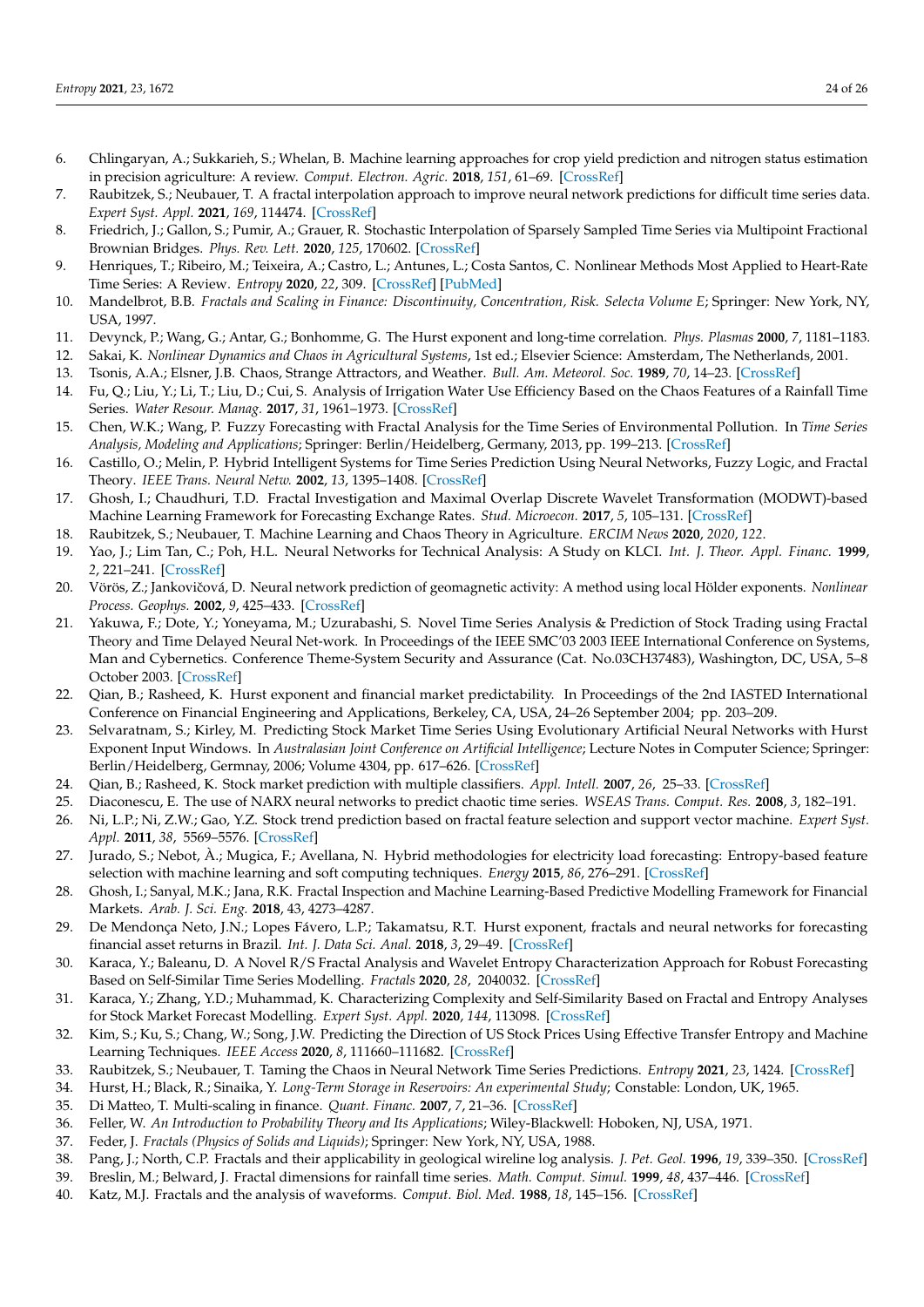- <span id="page-24-0"></span>41. Higuchi, T. Approach to an irregular time series on the basis of the fractal theory. *Phys. D Nonlinear Phenom.* **1988**, *31*, 277–283. [\[CrossRef\]](http://dx.doi.org/10.1016/0167-2789(88)90081-4)
- <span id="page-24-1"></span>42. Petrosian, A. Kolmogorov complexity of finite sequences and recognition of different preictal EEG patterns. In Proceedings Eighth IEEE Symposium on Computer-Based Medical Systems, Lubbock, TX, USA, 9–10 June 1995; pp. 212–217. [\[CrossRef\]](http://dx.doi.org/10.1109/CBMS.1995.465426.)
- <span id="page-24-2"></span>43. Mandelbrot, B.B.; Wallis, J.R. Noah, Joseph, and Operational Hydrology. *Water Resour. Res.* **1968**, *4*, 909–918. [\[CrossRef\]](http://dx.doi.org/10.1029/WR004i005p00909)
- <span id="page-24-3"></span>44. Halsey, T.C.; Jensen, M.H.; Kadanoff, L.P.; Procaccia, I.; Shraiman, B.I. Fractal measures and their singularities: The characterization of strange sets. *Nucl. Phys. B Proc. Suppl.* **1987**, *2*, 501–511. [\[CrossRef\]](http://dx.doi.org/10.1016/0920-5632(87)90036-3)
- <span id="page-24-4"></span>45. Vörös, Z. On multifractality of high-latitude geomagnetic fluctuations. *Ann. Geophys.* **2000**, *18*, 1273–1282. [\[CrossRef\]](http://dx.doi.org/10.1007/s00585-000-1273-6)
- <span id="page-24-5"></span>46. Schreiber, T. Measuring Information Transfer. *Phys. Rev. Lett.* **2000**, *85*, 461–464. [\[CrossRef\]](http://dx.doi.org/10.1103/PhysRevLett.85.461)
- <span id="page-24-6"></span>47. Marschinski, R.; Kantz, H. Analysing the information flow between financial time series. *T Eur. Phys. J. B Condens. Matter Complex Syst.* **2002**, *30*, 275–281. [\[CrossRef\]](http://dx.doi.org/10.1140/epjb/e2002-00379-2)
- <span id="page-24-7"></span>48. Zmeskal, O.; Dzik, P.; Vesely, M. Entropy of fractal systems. *Comput. Math. Appl.* **2013**, *66*, 135–146. [\[CrossRef\]](http://dx.doi.org/10.1016/j.camwa.2013.01.017)
- <span id="page-24-8"></span>49. König, R.; Renner, R.; Schaffner, C. The Operational Meaning of Min- and Max-Entropy. *IEEE Trans. Inf. Theory* **2009**, *55*, 4337–4347. [\[CrossRef\]](http://dx.doi.org/10.1109/TIT.2009.2025545)
- <span id="page-24-9"></span>50. Shannon, C.E. A mathematical theory of communication. *Bell Syst. Tech. J.* **1948**, *27*, 379–423. [\[CrossRef\]](http://dx.doi.org/10.1002/j.1538-7305.1948.tb01338.x)
- <span id="page-24-10"></span>51. Blanco, S.; Figliola, A.; Quiroga, R.Q.; Rosso, O.A.; Serrano, E. Time-frequency analysis of electroencephalogram series. III. Wavelet packets and information cost function. *Phys. Rev. E* **1998**, *57*, 932–940. [\[CrossRef\]](http://dx.doi.org/10.1103/PhysRevE.57.932)
- 52. Rosso, O.A.; Blanco, S.; Yordanova, J.; Kolev, V.; Figliola, A.; Schürmann, M.; Ba¸sar, E. Wavelet entropy: A new tool for analysis of short duration brain electrical signals. *J. Neurosci. Methods* **2001**, *105*, 65–75. [\[CrossRef\]](http://dx.doi.org/10.1016/S0165-0270(00)00356-3)
- <span id="page-24-11"></span>53. Addison, P. Wavelet transforms and the ECG: A review. *Physiol. Meas.* **2005**, *26*, R155–99. [\[CrossRef\]](http://dx.doi.org/10.1088/0967-3334/26/5/R01) [\[PubMed\]](http://www.ncbi.nlm.nih.gov/pubmed/16088052)
- <span id="page-24-12"></span>54. Eckmann, J.P.; Kamphorst, S.; Ciliberto, S. Liapunov exponents from time series. *Phys. Rev. A* **1987**, *34*, 4971–4979. [\[CrossRef\]](http://dx.doi.org/10.1103/PhysRevA.34.4971)
- <span id="page-24-13"></span>55. Zengrong, L.; Liqun, C.; Ling, Y. On properties of hyperchaos: Case study. *Acta Mech. Sin.* **1999**, *15*, 366–370. [\[CrossRef\]](http://dx.doi.org/10.1007/BF02487934)
- <span id="page-24-14"></span>56. Wolf, A.; Swift, J.B.; Swinney, H.L.; Vastano, J.A. Determining Lyapunov exponents from a time series. *Phys. D Nonlinear Phenom.* **1985**, *16*, 285–317. [\[CrossRef\]](http://dx.doi.org/10.1016/0167-2789(85)90011-9)
- <span id="page-24-16"></span>57. Rosenstein, M.T.; Collins, J.J.; De Luca, C.J. A practical method for calculating largest Lyapunov exponents from small data sets. *Phys. D Nonlinear Phenom.* **1993**, *65*, 117–134. [\[CrossRef\]](http://dx.doi.org/10.1016/0167-2789(93)90009-P)
- 58. Briggs, K. An improved method for estimating Liapunov exponents of chaotic time series. *Phys. Lett. A* **1990**, *151*, 27–32. [\[CrossRef\]](http://dx.doi.org/10.1016/0375-9601(90)90841-B)
- 59. Brown, R. Calculating Lyapunov exponents for short and/or noisy data sets. *Phys. Rev. E* **1993**, *47*, 3962–3969. [\[CrossRef\]](http://dx.doi.org/10.1103/PhysRevE.47.3962) [\[PubMed\]](http://www.ncbi.nlm.nih.gov/pubmed/9960470)
- 60. Sano, M.; Sawada, Y. Measurement of the Lyapunov Spectrum from a Chaotic Time Series. *Phys. Rev. Lett.* **1985**, *55*, 1082–1085. [\[CrossRef\]](http://dx.doi.org/10.1103/PhysRevLett.55.1082) [\[PubMed\]](http://www.ncbi.nlm.nih.gov/pubmed/10031723)
- <span id="page-24-15"></span>61. Zeng, X.; Eykholt, R.; Pielke, R.A. Estimating the Lyapunov-exponent spectrum from short time series of low precision. *Phys. Rev. Lett.* **1991**, *66*, 3229–3232. [\[CrossRef\]](http://dx.doi.org/10.1103/PhysRevLett.66.3229) [\[PubMed\]](http://www.ncbi.nlm.nih.gov/pubmed/10043734)
- <span id="page-24-17"></span>62. Fraser, A.M.; Swinney, H.L. Independent coordinates for strange attractors from mutual information. *Phys. Rev. A* **1986**, *33*, 1134–1140. [\[CrossRef\]](http://dx.doi.org/10.1103/PhysRevA.33.1134)
- <span id="page-24-18"></span>63. Krakovská, A.; Mezeiová, K.; Budáˇcová, H. Use of False Nearest Neighbours for Selecting Variables and Embedding Parameters for State Space Reconstruction. *J. Complex Syst.* **2015**, *2015*, 932750. [\[CrossRef\]](http://dx.doi.org/10.1155/2015/932750)
- <span id="page-24-19"></span>64. Mayer, A.L.; Pawlowski, C.W.; Cabezas, H. Fisher Information and dynamic regime changes in ecological systems. *Ecol. Model.* **2006**, *195*, 72–82. [\[CrossRef\]](http://dx.doi.org/10.1016/j.ecolmodel.2005.11.011)
- <span id="page-24-20"></span>65. Klema, V.; Laub, A. The singular value decomposition: Its computation and some applications. *IEEE Trans. Autom. Control.* **1980**, *25*, 164–176. [\[CrossRef\]](http://dx.doi.org/10.1109/TAC.1980.1102314)
- <span id="page-24-21"></span>66. Caraiani, P. The predictive power of singular value decomposition entropy for stock market dynamics. *Phys. A Stat. Mech. Appl.* **2014**, *393*, 571–578. [\[CrossRef\]](http://dx.doi.org/10.1016/j.physa.2013.08.071)
- <span id="page-24-22"></span>67. Gu, R.; Shao, Y. How long the singular value decomposed entropy predicts the stock market?—Evidence from the Dow Jones Industrial Average Index. *Phys. A Stat. Mech. Appl.* **2016**, *453*. [\[CrossRef\]](http://dx.doi.org/10.1016/j.physa.2016.02.030)
- <span id="page-24-23"></span>68. Roberts, S.J.; Penny, W.; Rezek, I. Temporal and spatial complexity measures for electroencephalogram based brain–computer interfacing. *Med. Biol. Eng. Comput.* **1999**, *37*, 93–98. [\[CrossRef\]](http://dx.doi.org/10.1007/BF02513272)
- <span id="page-24-24"></span>69. Sánchez, R.; Newman, D. *A Primer on Complex Systems with Applications to Astrophysical and Laboratory Plasmas*; Springer: New York, NY, USA, 2018.
- <span id="page-24-25"></span>70. Pincus, S.M. Approximate entropy as a measure of system complexity. *Proc. Natl. Acad. Sci. USA* **1991**, *88*, 2297–2301. [\[CrossRef\]](http://dx.doi.org/10.1073/pnas.88.6.2297)
- <span id="page-24-26"></span>71. Pincus, S.M. Irregularity and asynchrony in biologic network signals. *Methods Enzymol.* **2000**, *321*, 149–182. [\[CrossRef\]](http://dx.doi.org/10/dpr6bt)
- <span id="page-24-27"></span>72. Delgado-Bonal, A.; Marshak, A. Approximate Entropy and Sample Entropy: A Comprehensive Tutorial. *Entropy* **2019**, *21*, 541. [\[CrossRef\]](http://dx.doi.org/10.3390/e21060541) [\[PubMed\]](http://www.ncbi.nlm.nih.gov/pubmed/33267255)
- <span id="page-24-28"></span>73. Richman, J.S.; Moorman, J.R. Physiological time-series analysis using approximate entropy and sample entropy. *Am. J. Physiol. Heart Circ. Physiol.* **2000**, *278*, H2039–H2049. [\[CrossRef\]](http://dx.doi.org/10.1152/ajpheart.2000.278.6.H2039)
- <span id="page-24-29"></span>74. Omidvarnia, A.; Mesbah, M.; Pedersen, M.; Jackson, G. Range Entropy: A Bridge between Signal Complexity and Self-Similarity. *Entropy* **2018**, *20*, 962. [\[CrossRef\]](http://dx.doi.org/10.3390/e20120962)